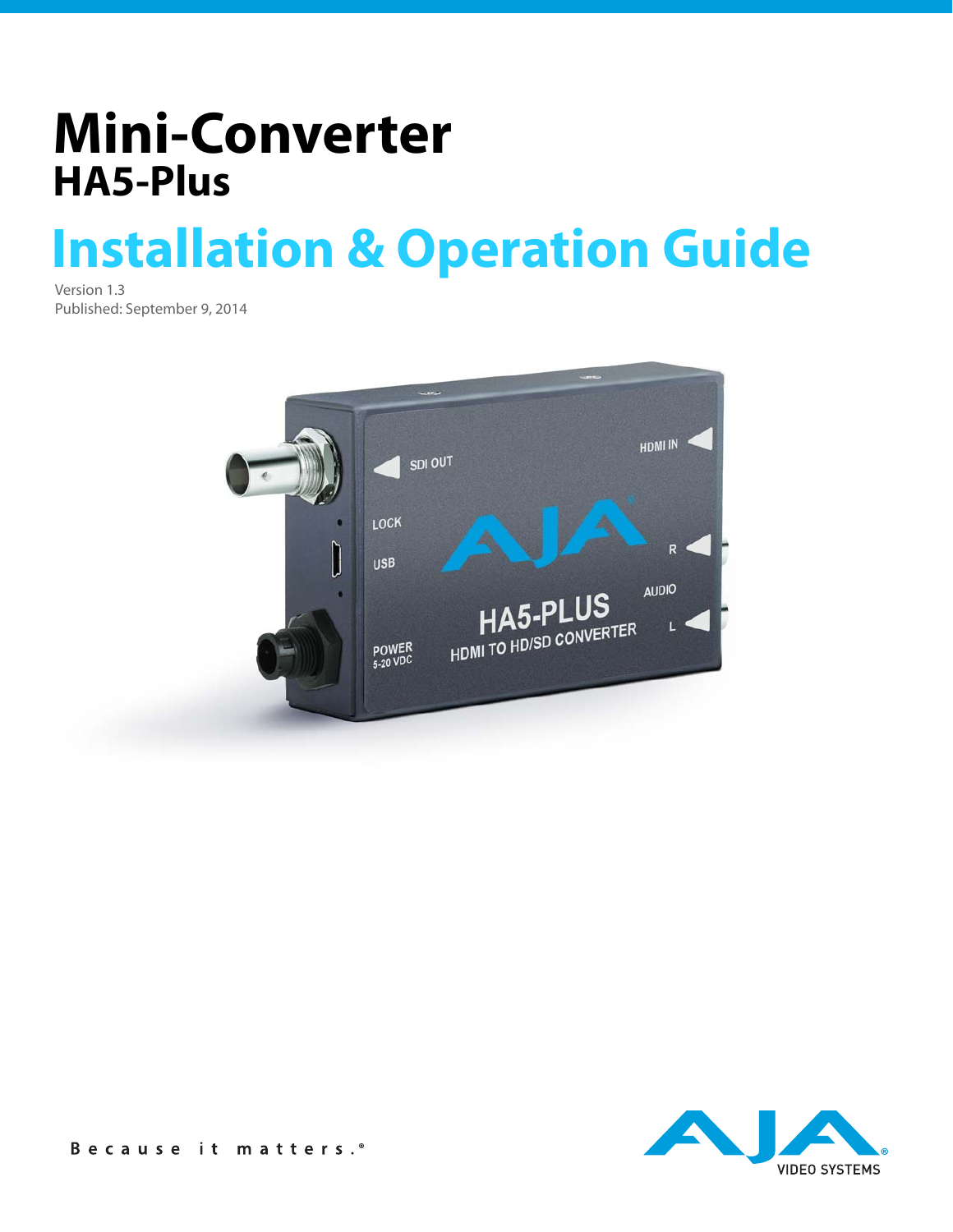|                                                                | 5  |
|----------------------------------------------------------------|----|
|                                                                |    |
|                                                                |    |
|                                                                |    |
|                                                                |    |
|                                                                |    |
|                                                                |    |
|                                                                |    |
|                                                                |    |
|                                                                |    |
|                                                                |    |
|                                                                |    |
|                                                                |    |
|                                                                |    |
|                                                                |    |
|                                                                |    |
|                                                                |    |
|                                                                |    |
|                                                                |    |
|                                                                |    |
|                                                                |    |
|                                                                |    |
|                                                                |    |
|                                                                |    |
|                                                                |    |
|                                                                |    |
|                                                                |    |
|                                                                | 16 |
|                                                                |    |
|                                                                |    |
|                                                                |    |
| Federal Communications Commission (FCC) Compliance Notices  17 |    |
|                                                                |    |
|                                                                |    |
| European Union and European Free Trade Association (EFTA)      |    |
|                                                                | 18 |
|                                                                |    |
|                                                                |    |
|                                                                |    |
|                                                                |    |
|                                                                |    |
|                                                                |    |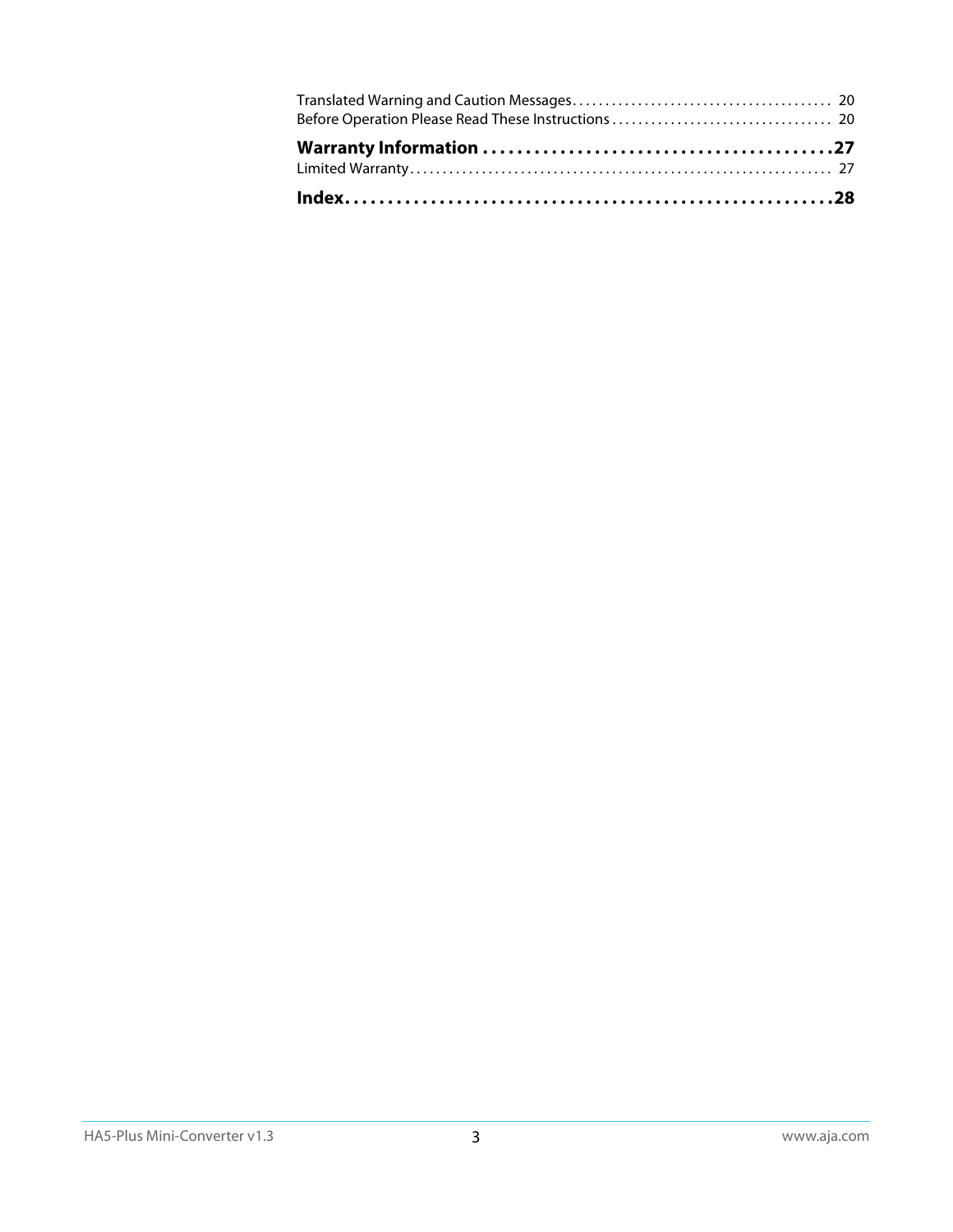## <span id="page-3-1"></span><span id="page-3-0"></span>**Trademarks**

AJA®, lo®, Ki Pro®, KONA®, KUMO®,T-TAP®, Because it matters.® and ROI® are registered trademarks of AJA Video Systems, Inc. in the United States. AJA and Ki Pro are trademarks of AJA Video Systems, Inc. registered in other countries. AJA Control Room™, CION™, Corvid Ultra™, FiDO™, Science of the Beautiful™, TruScale™, TruZoom™, V2Analog™ and V2Digital™ are trademarks of AJA Video Systems, Inc.

AirPort, Apple, Apple logo, AppleShare, AppleTalk, FireWire, iPod, iPod touch, Mac and Macintosh are registered trademarks of Apple Inc. Final Cut Pro, QuickTime and QuickTime logo are trademarks of Apple Inc.

Avid, Avid DNxHD and Media Composer are registered trademarks of Avid Technology, Inc.

HDMI, the HDMI logo and High-Definition Multimedia Interface are trademarks or registered trademarks of HDMI Licensing, LLC.

DVI is a registered trademark of DDWG.

TASCAM is a registered trademark of TEAC Corporation.

Dolby® and the double-D Dolby logo are registered trademarks of Dolby Laboratories Licensing Corporation.

All other trademarks are the property of their respective holders.

## <span id="page-3-2"></span>**Copyright**

Copyright © 2014 AJA Video Systems, Inc. All rights reserved. All information in this manual is subject to change without notice. No part of the document may be reproduced or transmitted in any form, or by any means, electronic or mechanical, including photocopying or recording, without the express written permission of AJA Video Systems, Inc.

## <span id="page-3-3"></span>**Contacting Support**

When calling for support, have all information at hand prior to calling.

To contact AJA for sales or support, use any of the following methods:

FAX: +1.530.271.3140

Web: http://www.aja.com

Support Email: support@aja.com

Sales Email: sales@aja.com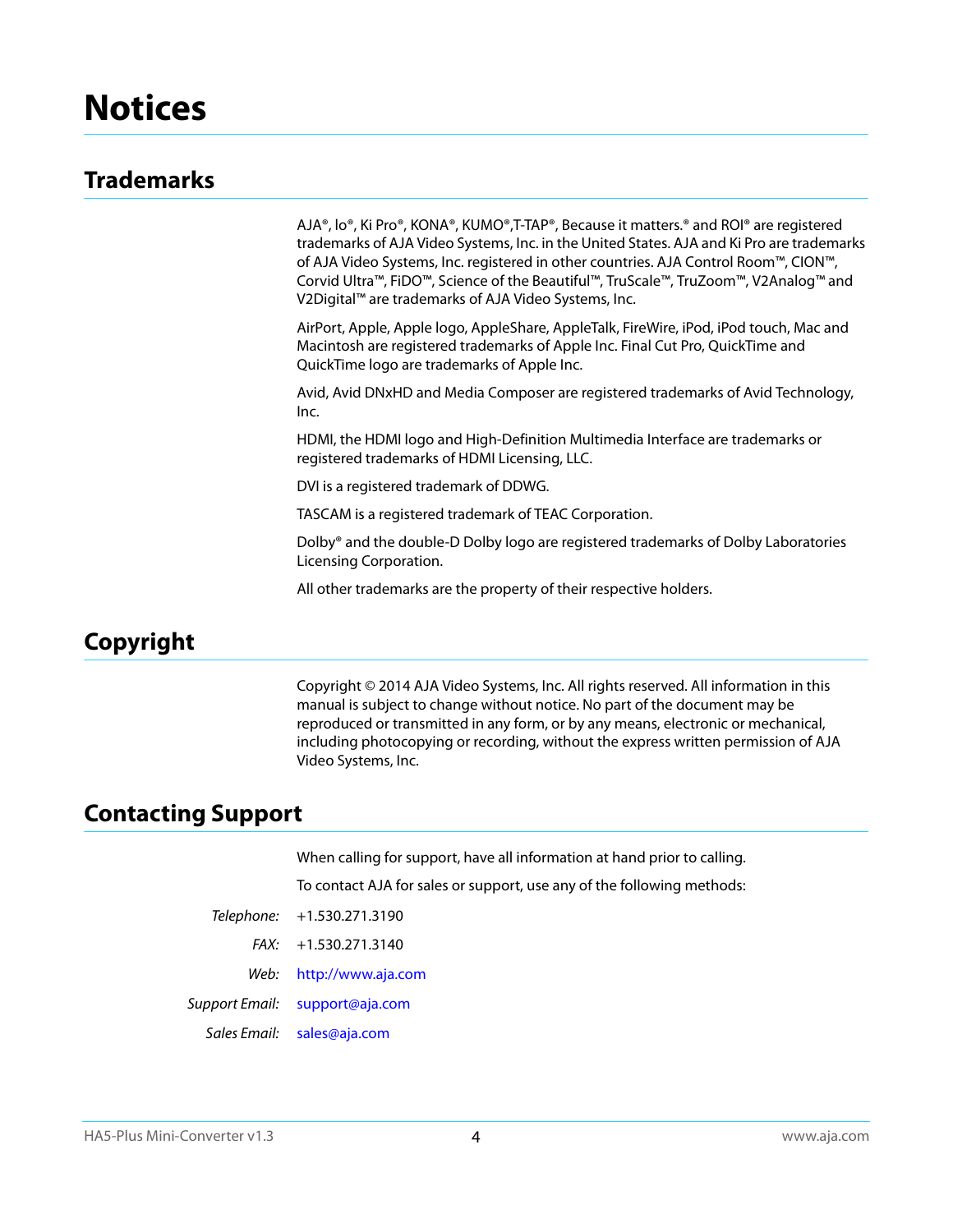# <span id="page-4-0"></span>**Chapter 1: Introduction**



## <span id="page-4-5"></span><span id="page-4-1"></span>**Overview**

<span id="page-4-4"></span>The HA5-Plus converts HDMI to 3G, HD, or SD SDI. Up to eight channels of HDMI audio are embedded into the SDI output allowing a convenient single cable audio/video connection. Two external analog audio inputs can replace two of these embedded audio channels, if desired. The HA5-Plus supports long HDMI cables on the input. The HA5-Plus is useful for connecting HDMI cameras and other sources to SDI capture cards and equipment.

- <span id="page-4-3"></span><span id="page-4-2"></span>**Features** • HDMI to 3G/HD/SD-SDI (see ["Appendix A: Specifications on page 16"](#page-15-4) for a complete list of supported inputs).
	- Full 10-bit Conversion
	- Full HDMI support including embedded audio
	- Equalized HDMI input supports long HDMI cables up to 30m
	- PLL clock filtering for low jitter SDI outputs
	- Lock LED shows type of input source: SD (green), HD (red), or 3G (amber)
	- Unbalanced analog audio input (2 RCA)
	- Accepts 8 channels of HDMI embedded audio
	- Outputs 8 channels of SDI embedded audio (Channels 1-8 or 9-16)
	- HDMI cable supplied
	- Uses universal input +5V power supply AJA model DWP-U-R1 (included)
	- NOTE: The HA5-Plus will not pass HDMI video with HDCP copy protection.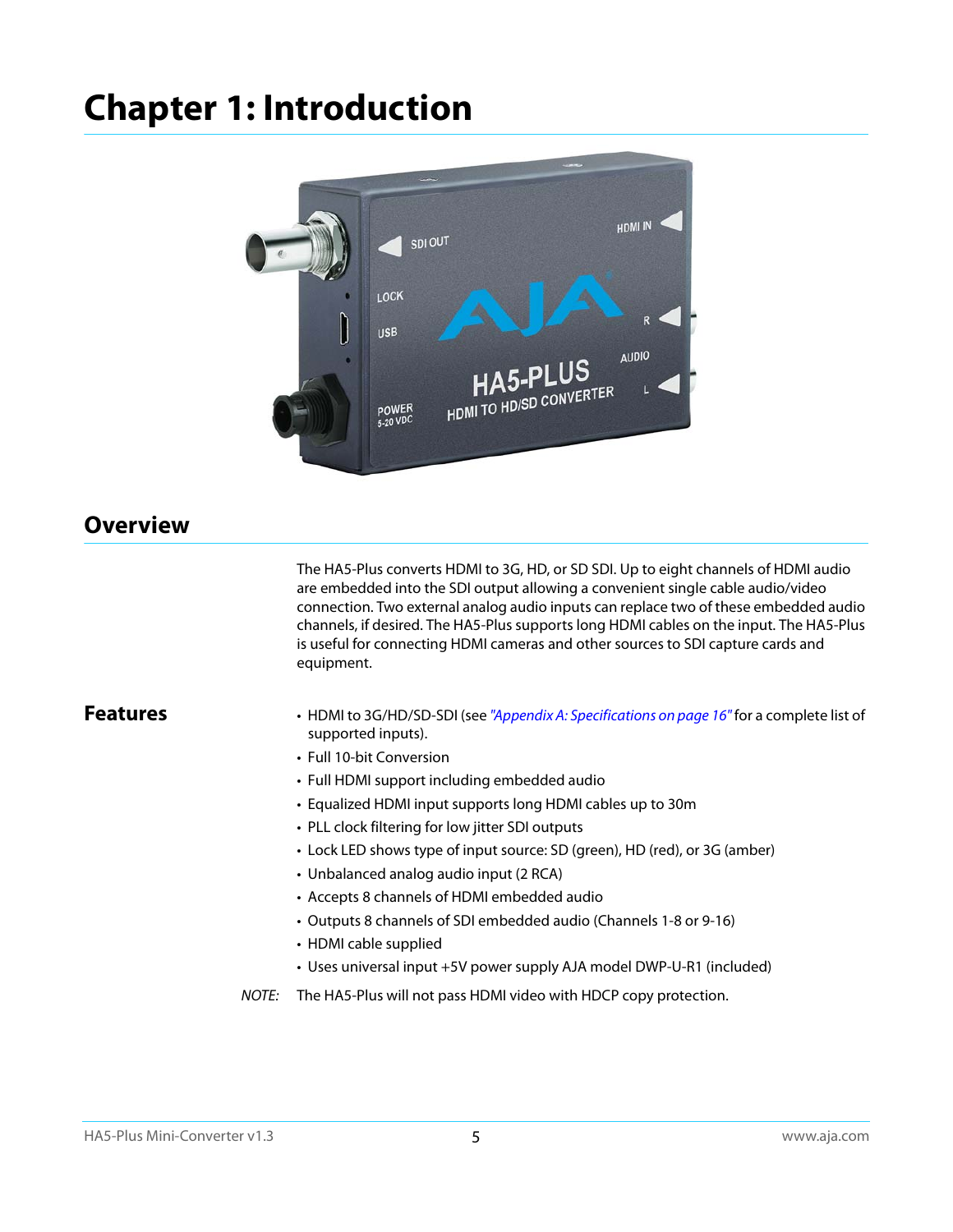## <span id="page-5-3"></span><span id="page-5-0"></span>**Block Diagram**



*Figure 1. HA5-Plus Converter, Simplified Block Diagram*

## <span id="page-5-1"></span>**Audio**

The HA5-Plus converter supports 8 audio channels (4 stereo pairs) at 24-bit/48 KHz which it dis-embeds from HDMI and embeds into SDI. For proper embedding, audio must be synchronous to video. If audio is not synchronous with video or the sample rate is not 48 KHz, then MiniConfig must be used to set the Sample Rate Converter to convert audio to 24-bit/48 KHz and then synchronize it with input video before embedding.

## <span id="page-5-2"></span>**I/O Connections**



NOTE: The Lock LED indicates valid input video by color. Green is SD video, red is HD video, amber is 3G video, off is no input.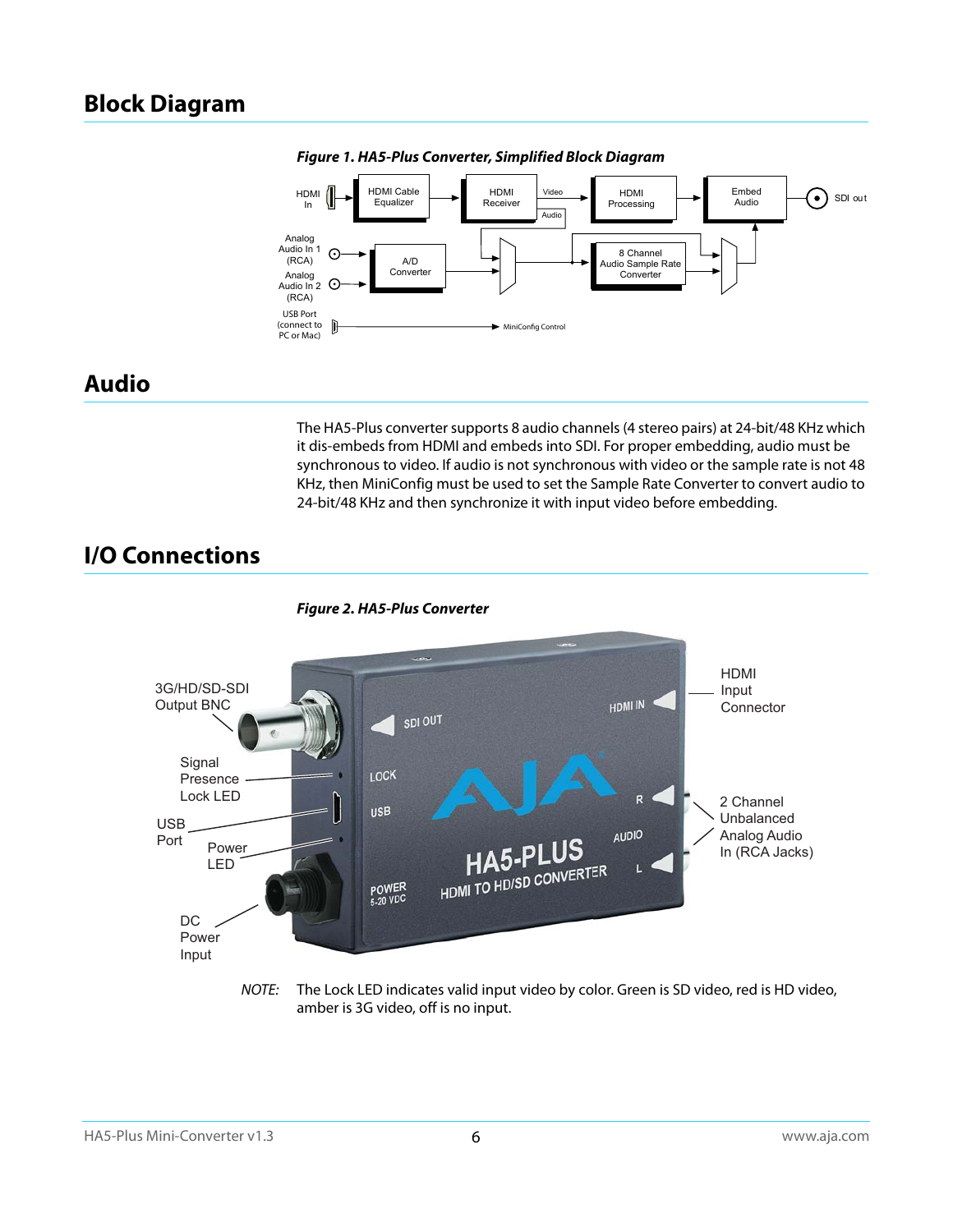## <span id="page-6-0"></span>**User Controls**

<span id="page-6-1"></span>

| <b>MiniConfig Control</b> | Auto controls configures the unit automatically to match the input and output video<br>parameters. Advanced MiniConfig control supports setting the RGB video range, and<br>adjusting audio input, conversion, and routing to embedded HDMI audio. |
|---------------------------|----------------------------------------------------------------------------------------------------------------------------------------------------------------------------------------------------------------------------------------------------|
|                           | Configuration set via MiniConfig is stored in the HA5-Plus unit through subsequent<br>power cycles.                                                                                                                                                |

## <span id="page-6-2"></span>**Installation**

Typically, HA5-Plus installation consists of the following steps:

- 1. Ensure the HA5-Plus is disconnected from power.
- 2. Connect equipment to the converter HDMI input connector, the output BNC connector, and the analog audio inputs (if used).
- 3. Connect audio equipment to RCA connectors (optional)
- 4. Apply power to the converter (AJA power supply included).
- 5. The converter will now run using the default factory settings. If you wish to alter the factory settings, you'll need to:
	- Install the AJA MiniConfig software (supplied on CD) on your computer
	- Attach the converter via USB
	- Make your changes using MiniConfig setup screens.
- 6. This process is detailed in ["USB Control and Setup—Using AJA MiniConfig" on page](#page-7-5) 8.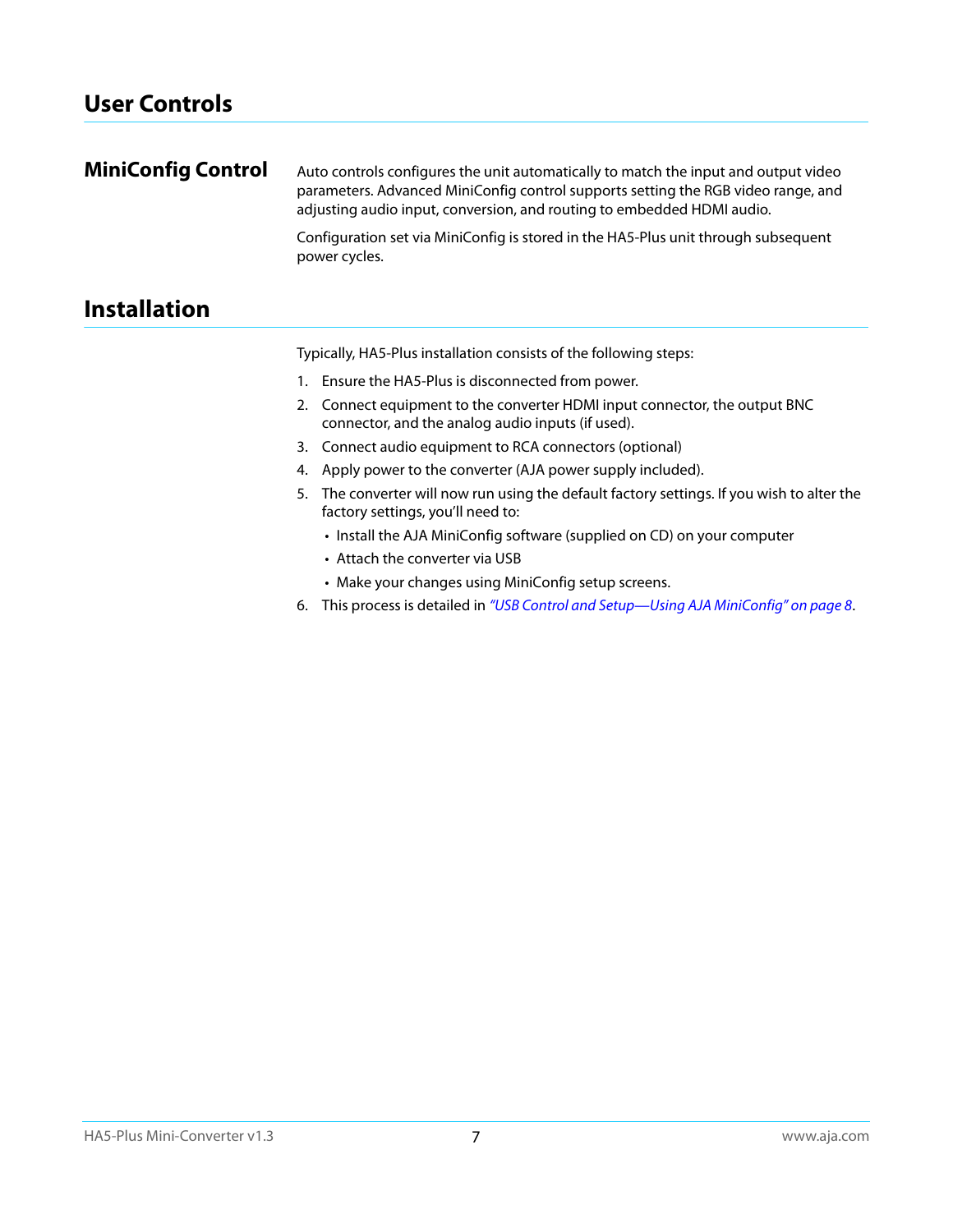## <span id="page-7-5"></span><span id="page-7-1"></span><span id="page-7-0"></span>**USB Control and Setup—Using AJA** *MiniConfig*

<span id="page-7-7"></span><span id="page-7-2"></span>

|                                                 | The HA5-Plus can usually be used right out of the box for most applications since it is<br>designed to recognize inputs and perform standard actions automatically by default.<br>However you can also manually configure the HA5-Plus using a supplied software<br>application for PCs and Macs called "MiniConfig." This same application can be used to<br>update Mini-Converter firmware released by AJA. |
|-------------------------------------------------|---------------------------------------------------------------------------------------------------------------------------------------------------------------------------------------------------------------------------------------------------------------------------------------------------------------------------------------------------------------------------------------------------------------|
| <b>Installing</b><br><b>MiniConfig on a Mac</b> | To install the application on a Mac, insert the CD supplied with the<br>Mini-Converter into the computer, drag the "AJA MiniConfig"<br>application for your platform (Mac or PC) to your desktop or an<br>applications folder.                                                                                                                                                                                |
|                                                 | AJA MiniConfig                                                                                                                                                                                                                                                                                                                                                                                                |
| NOTE:                                           | Macintosh computers must be Intel-based (G5, G4 and earlier models will not work with<br>MiniConfig).                                                                                                                                                                                                                                                                                                         |
| <b>Installing</b><br><b>MiniConfig on a PC</b>  | To install the application on a Windows PC, insert the CD supplied with the Mini-<br>Converter into the computer, locate the "Minilnstaller" application, and then double-<br>click it.                                                                                                                                                                                                                       |

<span id="page-7-8"></span><span id="page-7-3"></span>*Figure 3. MiniConfig Setup Wizard on PC*



A Setup Wizard will guide you through the installation. Just click Next to begin.

Answer all questions in the subsequent dialogues; when done, you will be able to locate the MiniConfig application in the AJA folder in the Programs listing.

<span id="page-7-6"></span><span id="page-7-4"></span>**Running MiniConfig** Connect the Mini-Converter to the PC or Mac via the supplied USB cable. Connect the external power supply (supplied) to the Mini-Converter.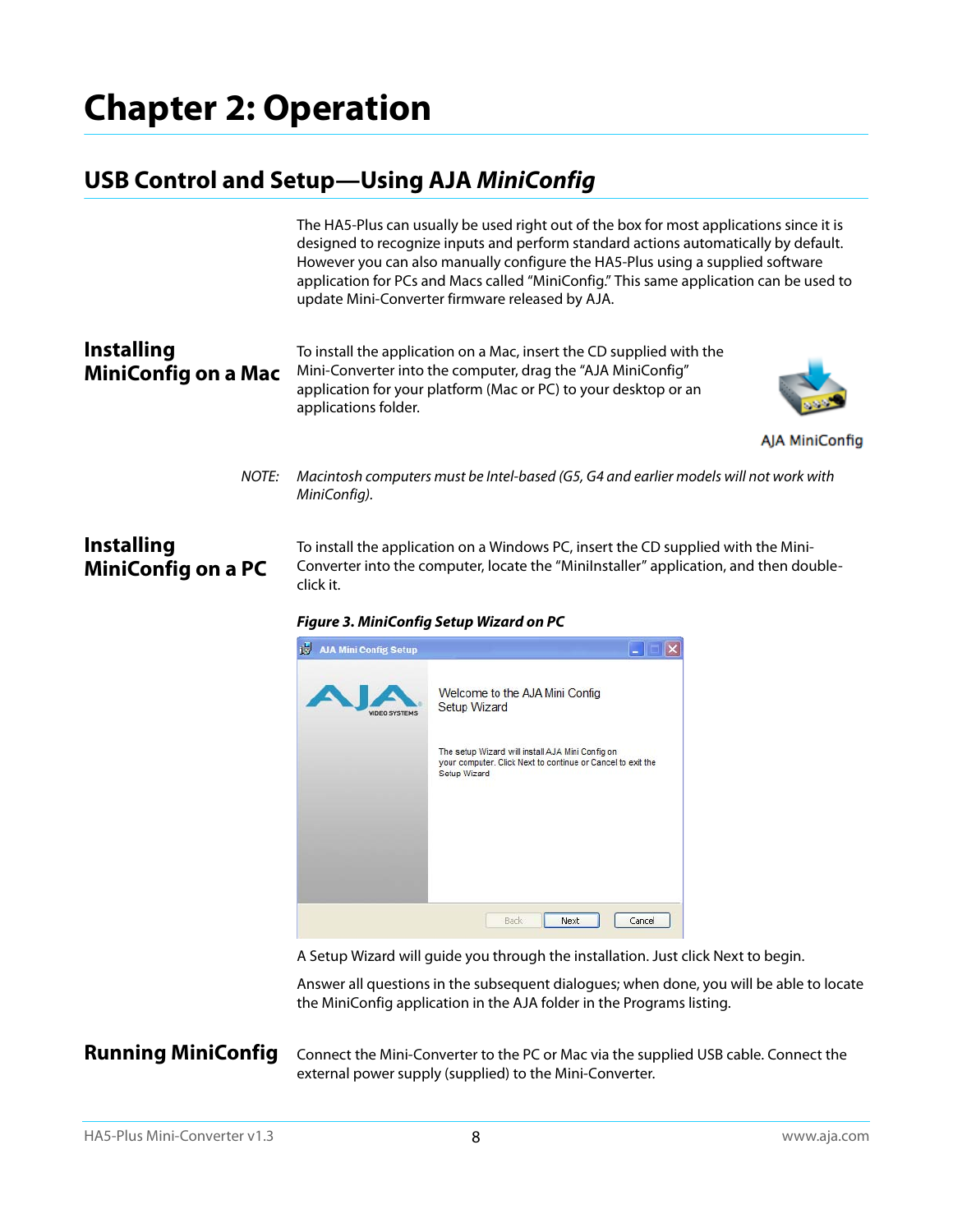<span id="page-8-0"></span>**PC Startup** To run MiniConfig on a PC, find the AJA MiniConfig in the program list and locate the AJA MiniConfig application.

#### *Figure 4. PC MiniConfig Startup*



<span id="page-8-1"></span>**Mac Startup** To run MiniConfig on a Mac, double-click the Applications folder and locate the AJA MiniConfig application. Double-click the application to launch it.

#### *Figure 5. Mac MiniConfig Startup*



NOTE: On a Mac, when the Mini-Converter is connected to the USB port, you may see an alert like that shown below. If you do, press Cancel—this alert can be ignored.

#### *Figure 6. Mac Network Message (ignore)*



<span id="page-8-2"></span>**Saving Setups** A File menu at the top of the MiniConfig application menu bar allows you to Save the state of the Mini-Converter, with your current settings, to a file for later recall. This allows you to set up the converter for different applications, storing each (with Save) to a unique name for easy recall—using the Open menu item. A Revert to Factory Settings menu item similarly allows you to change the settings back to AJA's factory defaults. An Edit menu allows you to cut and paste values to/from fields, just as in other applications.

<span id="page-8-4"></span><span id="page-8-3"></span>**Operating MiniConfig**

The MiniConfig application provides a graphic interface for viewing settings and updating software. It consists of an information area at the top that shows the available Mini-Converters attached to the computer via USB, with a graphical rendering of the selected Mini-Converter showing all the connectors and their current state.

Colored text next to the connectors indicates the signal type and what the Mini-Converter is doing:

- Blue text indicates the values automatically selected
- Black text indicates values that you have manually selected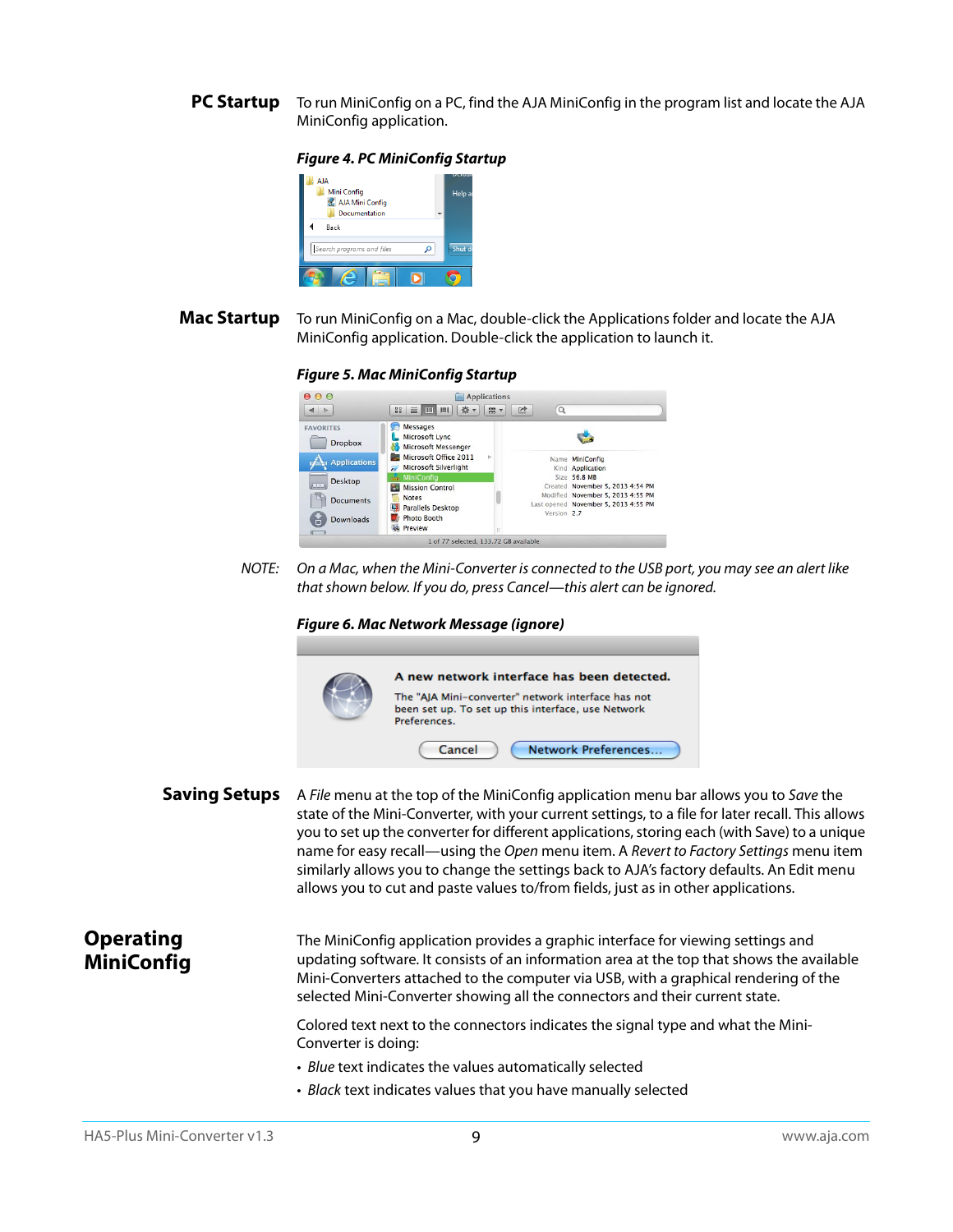- Red text indicates the Mini-Converter is not detecting a signal or cannot negotiate with the attached device
- NOTE: Even if no output device is detected, it still shows the signal it is outputting.
- NOTE: Configuration settings in red will change based on the attached output device as well as input signals. For improved accuracy and reliability, you should configure the Mini-Converter only when the target output device is attached and input signals are supplied at the inputs.

Screens are virtually the same on both PC and Mac, with subtle differences that reflect the general look of the platform environment.

<span id="page-9-2"></span>Running Multiple Mini-Converters: MiniConfig can manage multiple AJA Mini-Converters connected via USB—even when they are of differing types. However it only connects to one at a time. You can choose which Mini-Converter you wish to control using the pulldown menu in the upper right hand corner. If you want to configure and update multiple Mini-Converters in parallel, you can do it by running multiple instances of the MiniConfig application and have each control a different Mini-Converter.



<span id="page-9-1"></span>*Figure 7. MiniConfig, Video Screen*

NOTE: The Lock LED indicates valid input video by color. Green is SD video, red is HD video, amber is 3G video, off is no input.

Selecting a Mini-Converter with the dropdown menu causes this application to connect to the selected converter. The graphic of Mini-Converter and text below it provides:

- <span id="page-9-4"></span>• Type of converter
- <span id="page-9-3"></span><span id="page-9-0"></span>• Firmware version
- Serial number of the unit

A status field at the bottom of the screen shows if your application is connected and communicating with the Mini-Converter.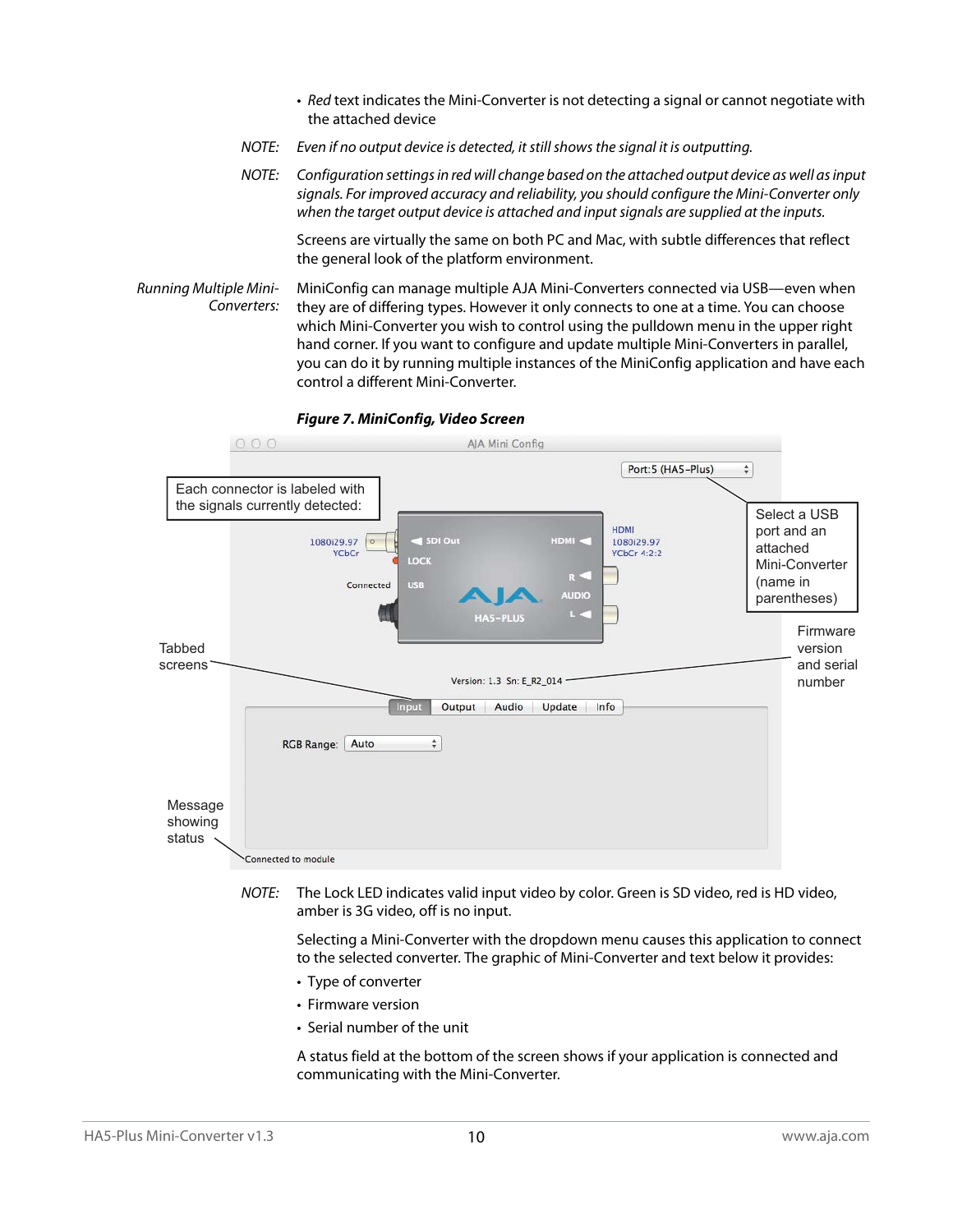When configuring the Mini-Converter, select it from the top pulldown, view the current settings and change any values. Making a change communicates that new value to the Mini-Converter's non-volatile memory.

<span id="page-10-6"></span><span id="page-10-0"></span>**Tabbed Screens** The Tabs delineate control screens with groups of controls for each type of task to be performed. The controls for the actual configuration parameters are specific to each Mini-Converter type. Click on any of the tab buttons and the screen below will change to match. Each of these screens are described on the following pages.

<span id="page-10-3"></span><span id="page-10-1"></span>**Input Tab Screen** With your Mini-Converter connected and selected, you'll click on the Input tab to view and make changes to the converter's input settings.

> Any changes you make are immediately implemented and are saved, overwriting previous settings.





### <span id="page-10-4"></span><span id="page-10-2"></span>**Input Video Selections**

<span id="page-10-5"></span>RGB Range: Selects the Input Video Color Range. Choose Auto, SMPTE or Full color range.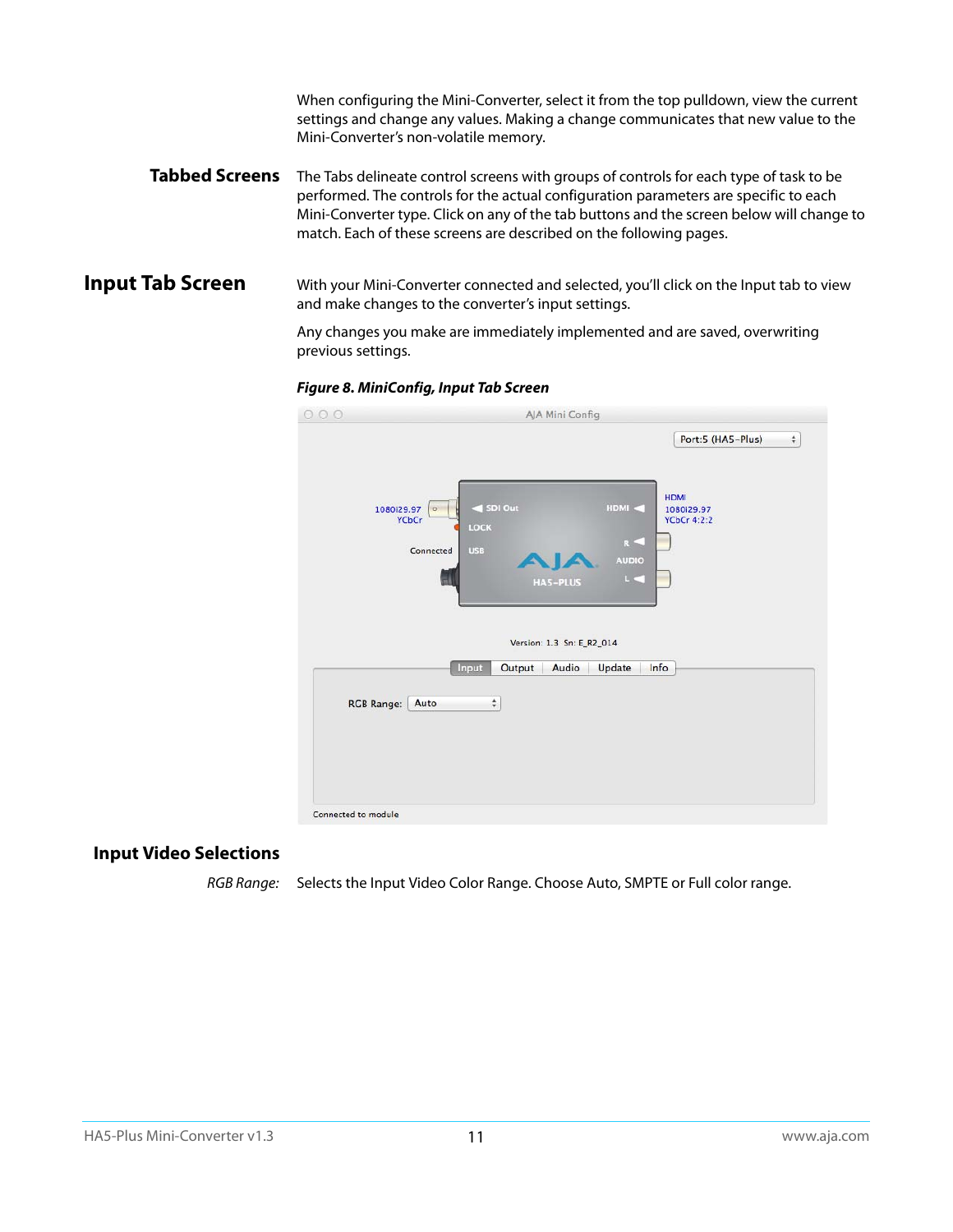<span id="page-11-3"></span><span id="page-11-0"></span>**Output Tab Screen** Click on the Output tab to view and make changes to the HA5-Plus output settings.

| O <sub>O</sub><br>Θ. | AJA Mini Config                                                                                                                   |                                                         |
|----------------------|-----------------------------------------------------------------------------------------------------------------------------------|---------------------------------------------------------|
|                      |                                                                                                                                   | Port:5 (HA5-Plus)<br>$\overset{\mathtt{A}}{\mathtt{v}}$ |
| 1080i29.97           | SDI Out<br>HDMI <<br>$\circ$<br><b>YCbCr</b><br>LOCK<br>R<<br><b>USB</b><br>Connected<br><b>AUDIO</b><br>$L =$<br><b>HAS-PLUS</b> | <b>HDMI</b><br>1080i29.97<br><b>YCbCr 4:2:2</b>         |
|                      | Version: 1.3 Sn: E_R2_014<br>Output<br>Audio<br>Update<br>Input                                                                   | Info                                                    |
|                      | 3G Mode: 3G-Level A<br>$\div$<br>3G-Level A                                                                                       |                                                         |
| Enable PtoPsF:       | $\stackrel{\mathtt{A}}{\mathtt{v}}$<br>On                                                                                         |                                                         |
| Connected to module  |                                                                                                                                   |                                                         |

<span id="page-11-1"></span>3G Mode: This control selects the type of 3G SDI output. Choose 3G-Level A or 3G-Level B. NOTE: The 3G Mode parameter only has an effect if the output is 3G-SDI.

<span id="page-11-2"></span>Enable PtoPsF: This control selects whether progressive video is converted to PsF output.

NOTE: The Enable PtoPsF parameter only has an effect if the input is 1080p 23.98, 24, 25, 29.97, or 30.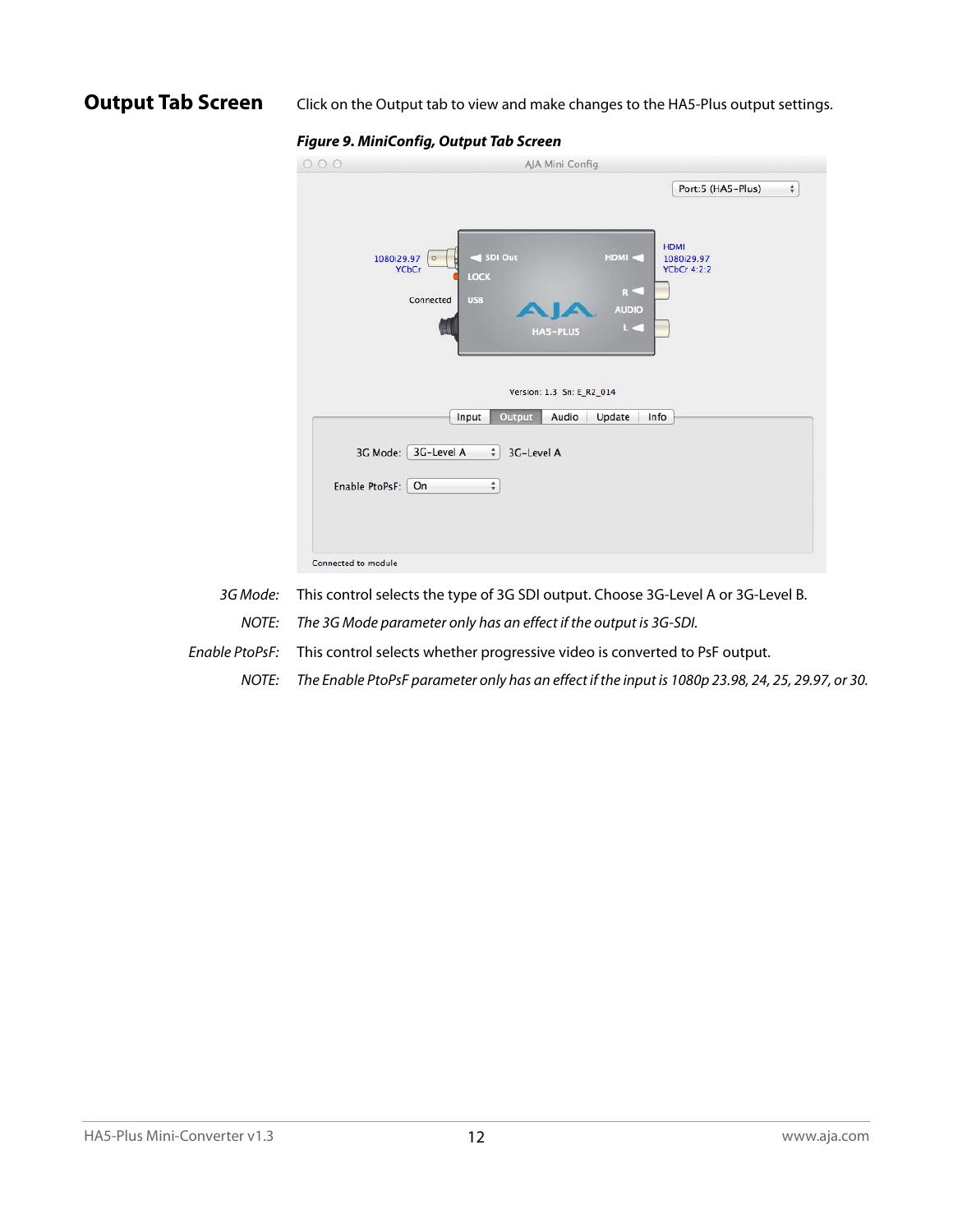<span id="page-12-6"></span><span id="page-12-0"></span>**Audio Tab Screen** Click on the Audio tab to view and make changes to the HA5-Plus audio settings.

## *Figure 10. MiniConfig, Audio Tab Screen*

| 0.00                       | AJA Mini Config                                                                                                        |                                                         |
|----------------------------|------------------------------------------------------------------------------------------------------------------------|---------------------------------------------------------|
|                            |                                                                                                                        | Port:5 (HA5-Plus)<br>$\overset{\mathtt{a}}{\mathtt{v}}$ |
| 1080i29.97<br><b>YCbCr</b> | < SDI Out<br>HDMI <<br>$\circ$<br>LOCK<br>$R =$<br><b>USB</b><br>Connected<br><b>AUDIO</b><br>$L =$<br><b>HAS-PLUS</b> | <b>HDMI</b><br>1080i29.97<br><b>YCbCr 4:2:2</b>         |
|                            | Version: 1.3 Sn: E_R2_014                                                                                              |                                                         |
|                            | Audio<br>Output<br>Update<br>Input                                                                                     | Info                                                    |
| Input Select:              | <b>HDMI</b><br>$\frac{4}{7}$<br>Analog Out Map:                                                                        | $Ch 1-2$<br>$\hat{\tau}$                                |
| <b>HDMI Conversion:</b>    | <b>Channel Select:</b><br>• Convert Rate<br>Pass Through                                                               | Channels 1-8<br>$\frac{A}{T}$                           |
| Connected to module        |                                                                                                                        |                                                         |

## <span id="page-12-5"></span><span id="page-12-1"></span>**Audio Selections**

<span id="page-12-13"></span><span id="page-12-12"></span><span id="page-12-11"></span><span id="page-12-10"></span><span id="page-12-9"></span><span id="page-12-8"></span><span id="page-12-7"></span><span id="page-12-4"></span><span id="page-12-3"></span><span id="page-12-2"></span>

| <b>NOTE:</b>            | When using the DVI video protocol no audio is output, since that protocol is video only.                                                                                                                                                                                                       |
|-------------------------|------------------------------------------------------------------------------------------------------------------------------------------------------------------------------------------------------------------------------------------------------------------------------------------------|
| Input Select:           | Choose what audio channels are routed to the SDI output.<br>• HDMI - Only the audio channels from the HDMI input are embedded.                                                                                                                                                                 |
|                         | • Analog - Only the two analog input channels are embedded. You can choose which of<br>the embedded SDI channels will receive the analog audio, using the Analog Out Map<br>and Channel Select settings. The other channels will be muted.                                                     |
|                         | • Analog + HDMI - Both the analog inputs and HDMI audio are embedded. You can<br>choose which of the HDMI channels will be replaced by the two analog audio inputs,<br>using the Analog Out Map and Channel Select settings.                                                                   |
|                         | • None - No audio will be embedded. All channels are muted.                                                                                                                                                                                                                                    |
| <b>HDMI</b> Conversion: | Choose the audio conversion to be performed on the incoming HDMI audio.<br>• Convert Rate - The HDMI audio will be converted, if necessary, to 24-bit/48 KHz audio.<br>• Pass Through - The HDMI audio will be passed to the SDI embedded audio channels<br>without conversion.                |
| Analog Out Map:         | Permits selecting the pair of SDI embedded audio channels that will receive the analog<br>audio from the RCA connectors. The audio pair replaced depends on the Channel Select<br>setting below, and your choice of Ch 1-2 through Ch 7-8 that correspond to that set of<br>embedded channels. |
| Channel Select:         | Choose which set of 8 channels (4 pairs) of embedded audio the SDI output will carry.<br>Select Channels 1-8 or Channels 9-16.                                                                                                                                                                 |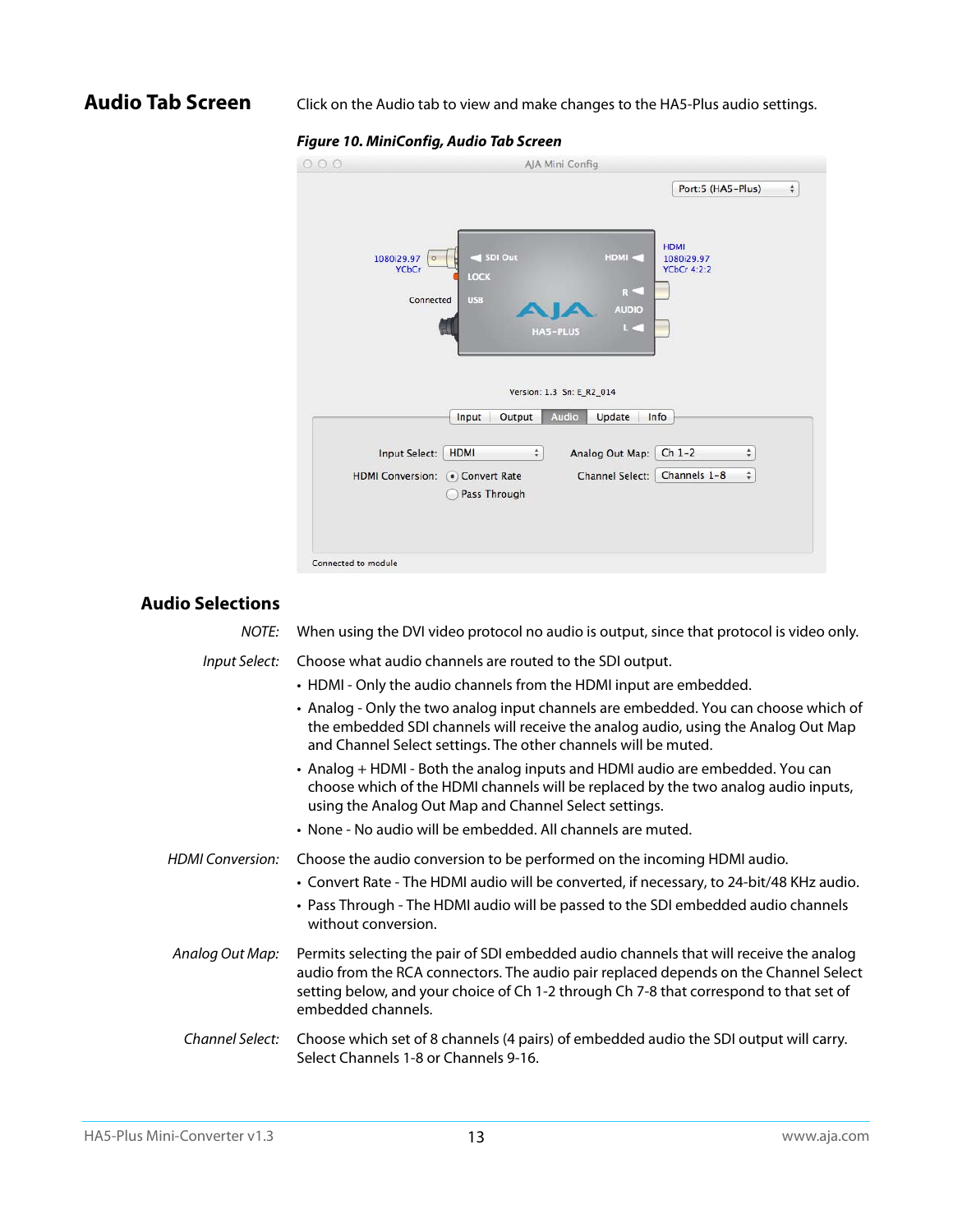<span id="page-13-3"></span><span id="page-13-0"></span>**Update Tab Screen** Use this Update screen to view the software version currently installed on the converter or install new software.



|                |                                                                             |                           |                                          | Port:5 (HA5-Plus)                               | $\overset{\mathtt{A}}{\mathtt{v}}$ |
|----------------|-----------------------------------------------------------------------------|---------------------------|------------------------------------------|-------------------------------------------------|------------------------------------|
| 1080i29.97     | SDI Out<br>$  0 \rangle$<br><b>YCbCr</b><br>LOCK<br><b>USB</b><br>Connected | HA5-PLUS                  | HDMI <<br>$R =$<br><b>AUDIO</b><br>$L =$ | <b>HDMI</b><br>1080i29.97<br><b>YCbCr 4:2:2</b> |                                    |
|                |                                                                             |                           |                                          |                                                 |                                    |
|                |                                                                             | Version: 1.2 Sn: E_R2_014 |                                          |                                                 |                                    |
|                | Input                                                                       | Output<br>Audio           | <b>Update</b>                            | Info                                            |                                    |
| Installed: 1.2 |                                                                             | Desired: 1.3              |                                          | Update                                          |                                    |
| Progress:      |                                                                             |                           |                                          |                                                 |                                    |

*NOTE:* When discussing Mini-Converters, "Firmware" is software that will be stored in the Mini-Converter's non-volatile memory and used when it is powered up. This is something different than the MiniConfig application software. The version numbers shown in the Update screen refer only to the firmware.

The following fields and control are present in this screen:

- Installed: This field shows the version of the firmware currently installed inside the Mini-Converter.
- Desired: This field shows the version of firmware embedded in the MiniConfig application which you can install into the Mini-Converter by clicking the Update button.
- Update: This button initiates a software update operation loading the "Desired" version of firmware into the Mini-Converter's non-volatile memory.
- Progress: This indicator bar shows the progress of software being installed.
- <span id="page-13-2"></span><span id="page-13-1"></span>**Software Update Procedure** 1. Check the AJA website for new MiniConfig software for your Mini-Converter. If new software is found, download it and uncompress the file archive (zip). Here is the URL to use when checking:

#### http://www.aja.com/en/products/mini-converters/mini-config-software

- 2. Connect the Mini-Converter to a Mac or PC via a USB port on the computer and run the new MiniConfig software just downloaded.
- 3. Click on the Update tab screen.
- 4. Check the Installed version level against the Desired version level. If the Desired is newer, then click the Update button to download the new firmware to the Mini-Converter.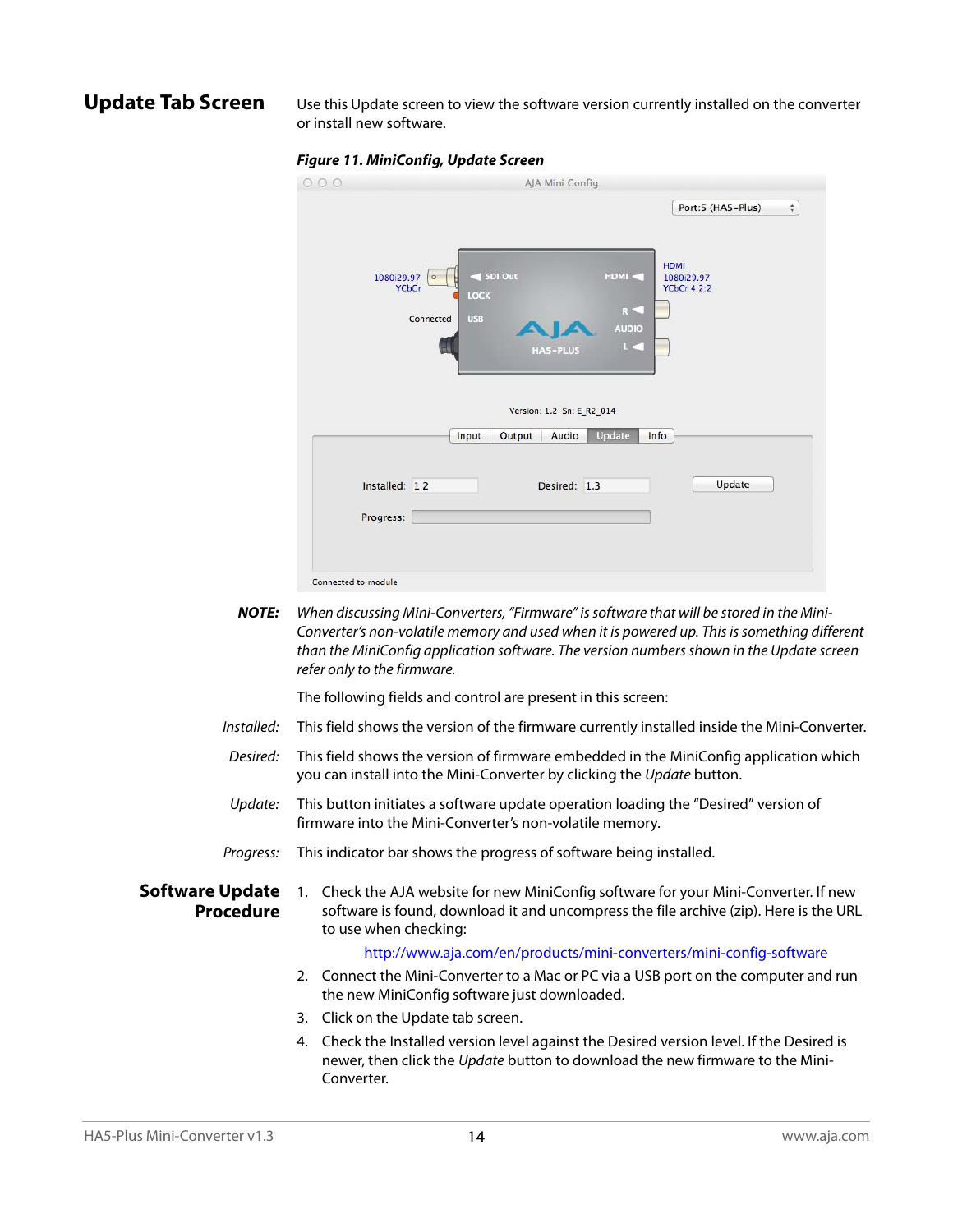Progress will be shown via the Progress thermometer bar, and when completed an "Update Succeeded" message appears.

#### <span id="page-14-1"></span><span id="page-14-0"></span>**Info Tab Screen** This screen provides basic information about the Mini-Converter. This information is mostly useful when calling AJA Support for service or technical support.

#### *Figure 12. MiniConfig, Info Screen*

| 000                                   | AJA Mini Config                                       |                                                                                                                      |
|---------------------------------------|-------------------------------------------------------|----------------------------------------------------------------------------------------------------------------------|
| 1080i29.97<br>$\circ$<br><b>YCbCr</b> | SDI Out                                               | Port:5 (HA5-Plus)<br>$\overset{\mathtt{A}}{\mathtt{v}}$<br><b>HDMI</b><br>HDMI <<br>1080i29.97<br><b>YCbCr 4:2:2</b> |
| Connected                             | LOCK<br><b>USB</b><br><b>HAS-PLUS</b>                 | R<<br><b>AUDIO</b><br>L.C                                                                                            |
|                                       | Version: 1.3 Sn: E_R2_014<br>Audio<br>Input<br>Output | Info<br>Update                                                                                                       |
|                                       | Name: HA5-Plus                                        | <b>Set Name</b>                                                                                                      |
|                                       | Type: HA5-PLUS                                        |                                                                                                                      |
|                                       | Assembly: 105114-R2                                   |                                                                                                                      |
| Serial Number: E_R2_014               |                                                       |                                                                                                                      |
| Connected to module                   |                                                       |                                                                                                                      |

- Name: This field allows you to give your Mini-Converter a name. This may be useful if you have several Mini-Converters attached to a Mac/PC via USB so you can distinguish one of them easily (especially if they're the same model).
- Type: This is the factory set model name of the Mini-Converter (HA5-Plus).

Assembly: This is the factory assembly number.

Serial Number: This is the factory set unique serial number of your Hi5-Plus. If you ever call AJA Support for service, you may be asked for this number.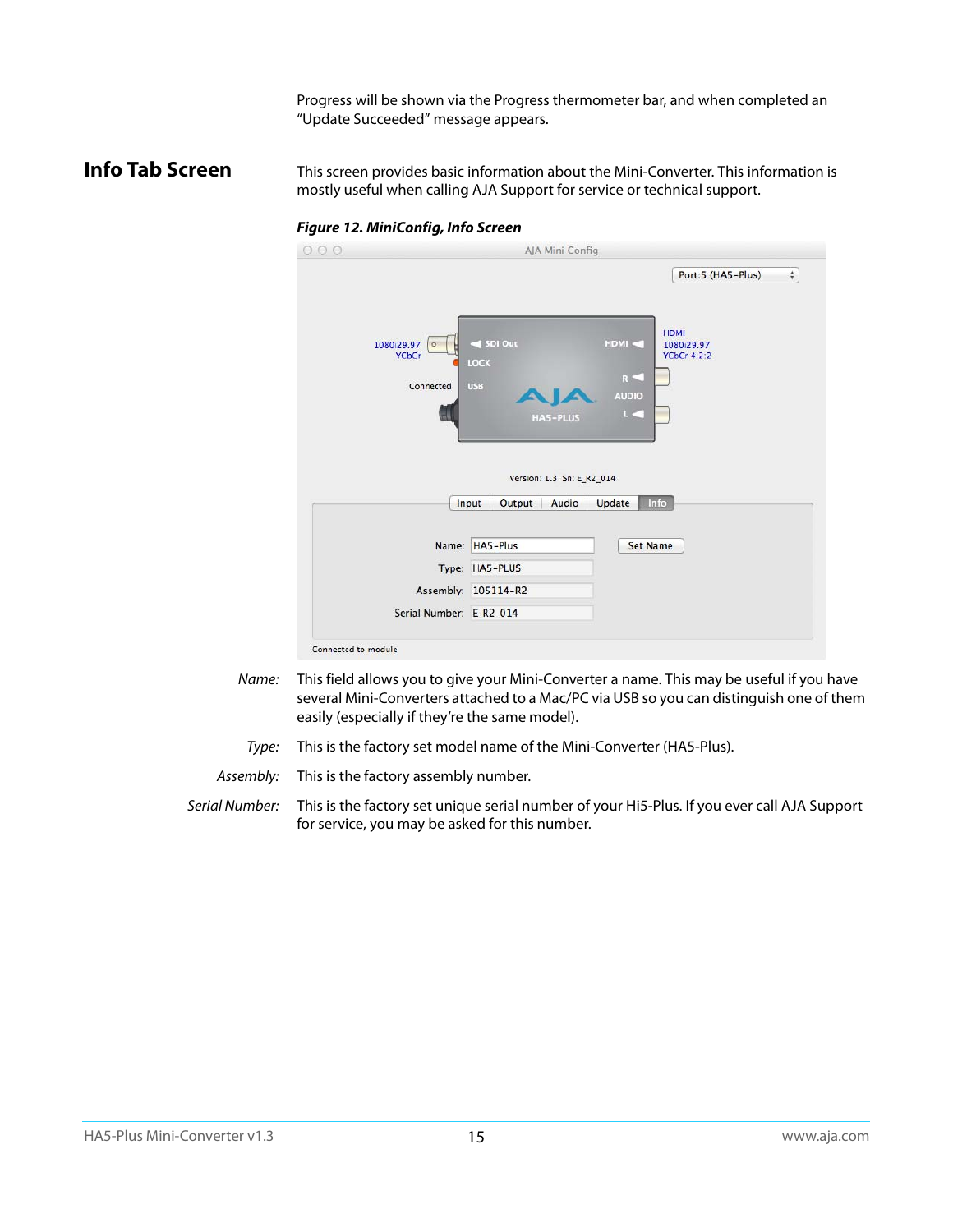# <span id="page-15-0"></span>**Appendix A: Specifications**

## <span id="page-15-1"></span>**Video**

<span id="page-15-4"></span>

| <b>Video Input</b>           | HDMI                                                                                                                                                                                                                                                                                                                                          |
|------------------------------|-----------------------------------------------------------------------------------------------------------------------------------------------------------------------------------------------------------------------------------------------------------------------------------------------------------------------------------------------|
| Input Formats: • 525i, 525p  | • 625i, 625p<br>• 720p 50/59.94/60<br>$\cdot$ 1080i 50/59.94/60<br>· 1080p23.98/24/25/29.97/30/50/59.94/60<br>• 2K 1080p23.98/24/25/29.97/30/50/59.94/60                                                                                                                                                                                      |
| Video Output                 | SDI - 3G/HD/SD-SDI, SMPTE-259/292/296/424/425, 1 x BNC                                                                                                                                                                                                                                                                                        |
| Output Formats: • 525i 29.97 | $\cdot$ 625i 25<br>$\cdot$ 720p 50, 59.94, 60<br>• 1080i 25, 29.97, 30<br>• 1080p 23.98, 24, 25, 29.97, 30<br>• 1080PsF 23.98, 24, 25, 29.97, 30<br>· 1080p 50, 59.94, 60 - SMPTE 425-1 Level A/Level B Mapping structure 1<br>(1920X1080 4:2:2 10-bit YCbCr)<br>· 2K 1080p23.98/24/25/29.97/30/50/59.94/60<br>(2048X1080 4:2:2 10-bit YCbCr) |
| <b>HDCP</b>                  | Content not supported                                                                                                                                                                                                                                                                                                                         |

## <span id="page-15-2"></span>**Audio**

| <b>HDMI Audio Input</b> Eight channels (4 pairs) of embedded audio supported       |
|------------------------------------------------------------------------------------|
| Rates supported: • 32 kHz, 44.1 kHz, 48 kHz, 88.2 kHz, and 96 kHz                  |
| <b>Analog Audio Input</b> Unbalanced, -10 db, 2 x RCA                              |
| <b>SDI Audio Output</b> Eight channels (4 pairs) of embedded audio (24-bit/48 KHz) |
| Embed to either SDI audio Ch 1-8 or Ch 9-12                                        |

## <span id="page-15-3"></span>**Physical**

| <b>Size</b> $4.6'' \times 2.4'' \times 1''$ (117 x 61 x 25 mm) |
|----------------------------------------------------------------|
| <b>Power</b> Uses AJA Power Supply model DWP-U-R1 (included)   |
| 100-240V, 50/60Hz Universal Input                              |
| $+5-20V$ DC, 3 Watts                                           |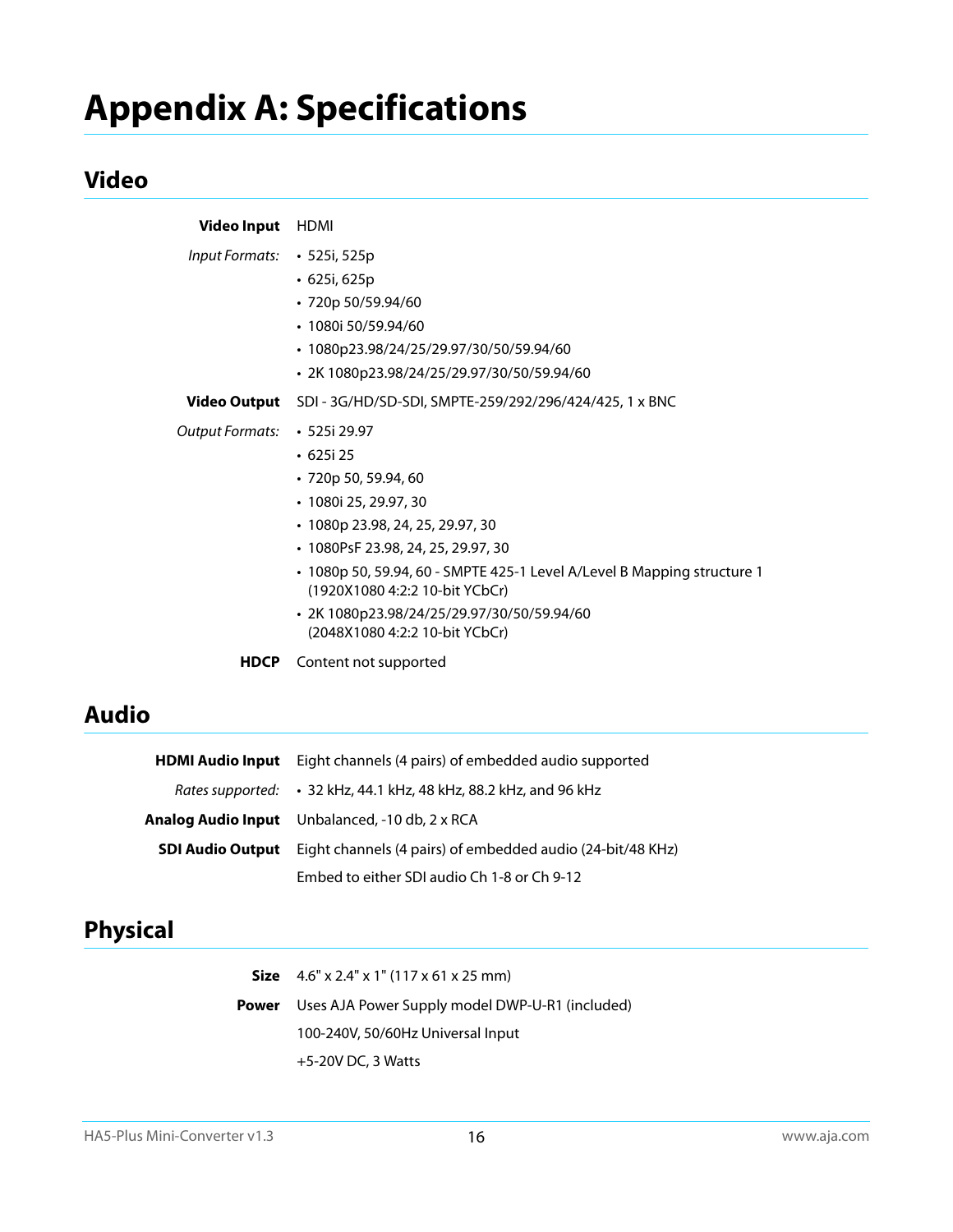# <span id="page-16-0"></span>**Appendix B: Safety and Compliance**

## <span id="page-16-5"></span><span id="page-16-1"></span>**Federal Communications Commission (FCC) Compliance Notices**

#### <span id="page-16-2"></span>**Class B Interference Statement** This equipment has been tested and found to comply with the limits for a Class B digital device, pursuant to Part 15, Subpart B of the FCC Rules. These limits are designed to provide reasonable protection against harmful interference in a residential installation. This equipment generates, uses, and can radiate radio frequency energy and, if not installed and used in accordance with the instructions, may cause harmful interference to radio communications. However, there is no guarantee that interference will not occur in a particular installation. If this equipment does cause harmful interference to radio or television reception, which can be determined by turning the equipment off and on, the user is encouraged to try to correct the interference by one or more of the following measures: • Reorient or relocate the receiving antenna. • Increase the separation between the equipment and receiver. • Connect the equipment into an outlet on a circuit different from that to which the receiver is connected. • Consult the dealer or an experienced radio/TV technician for help.

<span id="page-16-3"></span>**FCC Caution** This device complies with Part 15 of the FCC Rules. Operation is subject to the following two conditions: (1) This device may not cause harmful interference, and (2) this device must accept any interference received, including interference that may cause undesired operation.

## <span id="page-16-4"></span>**Canadian ICES Statement**

Canadian Department of Communications Radio Interference Regulations

This digital apparatus does not exceed the Class B limits for radio-noise emissions from a digital apparatus as set out in the Radio Interference Regulations of the Canadian Department of Communications. This Class B digital apparatus complies with Canadian ICES-003.

Règlement sur le brouillage radioélectrique du ministère des Communications

Cet appareil numérique respecte les limites de bruits radioélectriques visant les appareils numériques de classe B prescrites dans le Règlement sur le brouillage radioélectrique du ministère des Communications du Canada. Cet appareil numérique de la Classe B est conforme à la norme NMB-003 du Canada.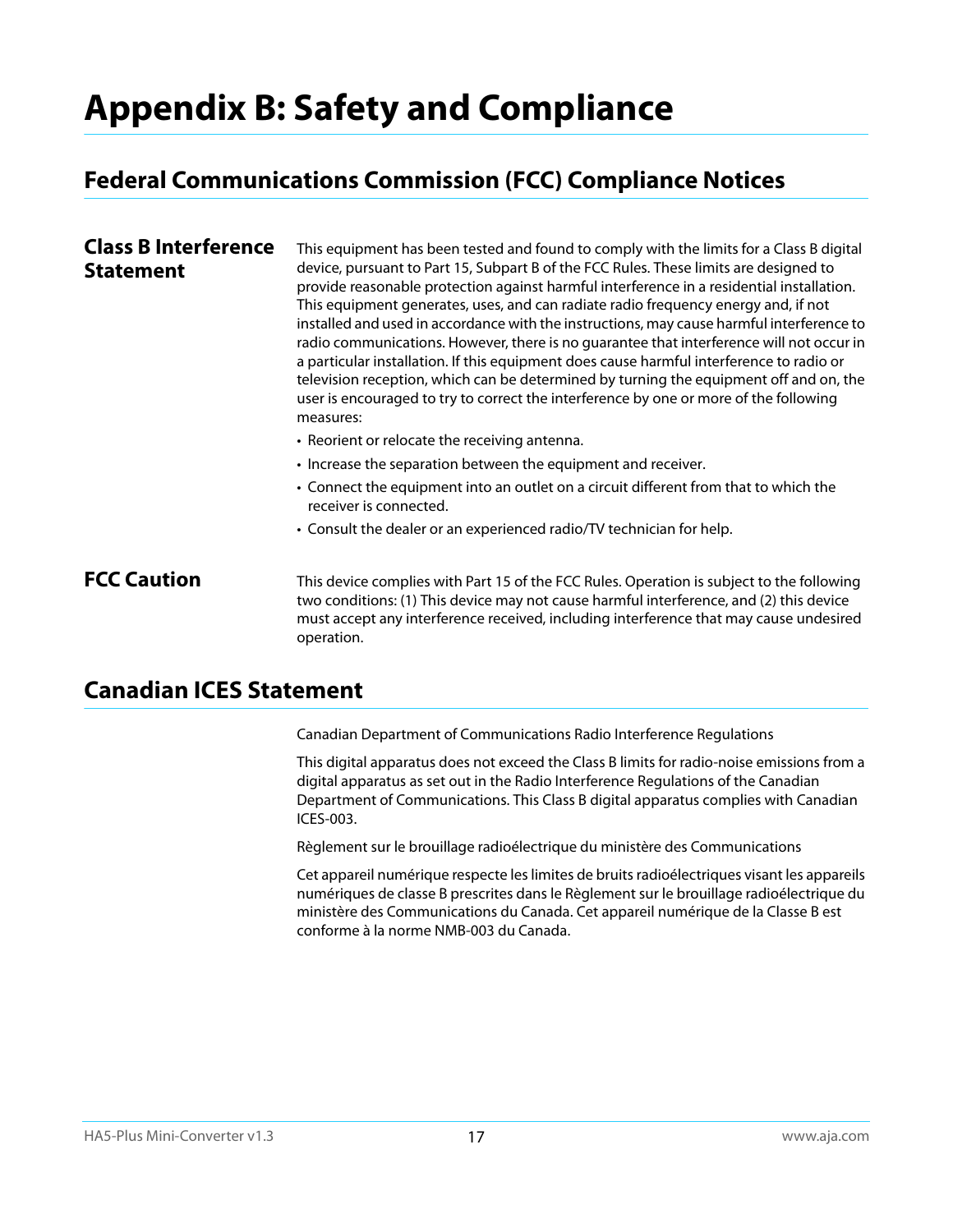## <span id="page-17-0"></span>**European Union and European Free Trade Association (EFTA) Regulatory Compliance**

<span id="page-17-1"></span>

|                                            | This equipment may be operated in the countries that comprise the member countries<br>of the European Union and the European Free Trade Association. These countries, listed<br>in the following paragraph, are referred to as The European Community throughout this<br>document:                                       |
|--------------------------------------------|--------------------------------------------------------------------------------------------------------------------------------------------------------------------------------------------------------------------------------------------------------------------------------------------------------------------------|
|                                            | AUSTRIA, BELGIUM, BULGARIA, CYPRUS, CZECH REPUBLIC, DENMARK, ESTONIA,<br>FINLAND, FRANCE, GERMANY, GREECE, HUNGARY, IRELAND, ITALY, LATVIA, LITHUANIA,<br>LUXEMBOURG, MALTA, NETHERLANDS, POLAND, PORTUGAL, ROMANIA, SLOVAKIA,<br>SLOVENIA, SPAIN, SWEDEN, UNITED KINGDOM, ICELAND, LICHTENSTEIN, NORWAY,<br>SWITZERLAND |
| <b>Declaration of</b><br><b>Conformity</b> | Marking by this symbol indicates compliance with the Essential Requirements of the EMC<br>Directive of the European Union 2004/108/EC.                                                                                                                                                                                   |
|                                            | CE                                                                                                                                                                                                                                                                                                                       |
|                                            | This equipment meets the following conformance standards:                                                                                                                                                                                                                                                                |
| Safety::                                   | CB-IEC 60065:2001 + A1:2005                                                                                                                                                                                                                                                                                              |
|                                            | NRTL - UL 60065:2003 R11.06, CSA C22.2 NO. 60065:2003 + A1:06                                                                                                                                                                                                                                                            |
|                                            | GS - EN 60065:2002 + A1                                                                                                                                                                                                                                                                                                  |
|                                            | Additional licenses issued for specific countries available on request.                                                                                                                                                                                                                                                  |
| Emissions::                                | EN 55103-1: 1996                                                                                                                                                                                                                                                                                                         |
|                                            | EN61000-3-2:2006, EN61000-3-3:1995 +A1:2001 +A2:2005                                                                                                                                                                                                                                                                     |
| Immunity::                                 | EN 55103-2: 1996                                                                                                                                                                                                                                                                                                         |
|                                            | EN61000-4-2:1995 + A1:1999 + A2:2001, EN61000-4-3:2006, EN61000-4-4:2004,                                                                                                                                                                                                                                                |
|                                            | EN 61000-4-5: 2005, EN 610004-6:2007, EN61000-4-11:2004<br>The product is also licensed for additional country specific standards as required for the<br>International Marketplace.                                                                                                                                      |
|                                            |                                                                                                                                                                                                                                                                                                                          |



Attention! Ceci est un produit de Classe B. Dans un environnement domestique, ce produit risque de créer des interférences radioélectriques, il appartiendra alors à l?utilisateur de prendre les mesures spécifiques appropriées.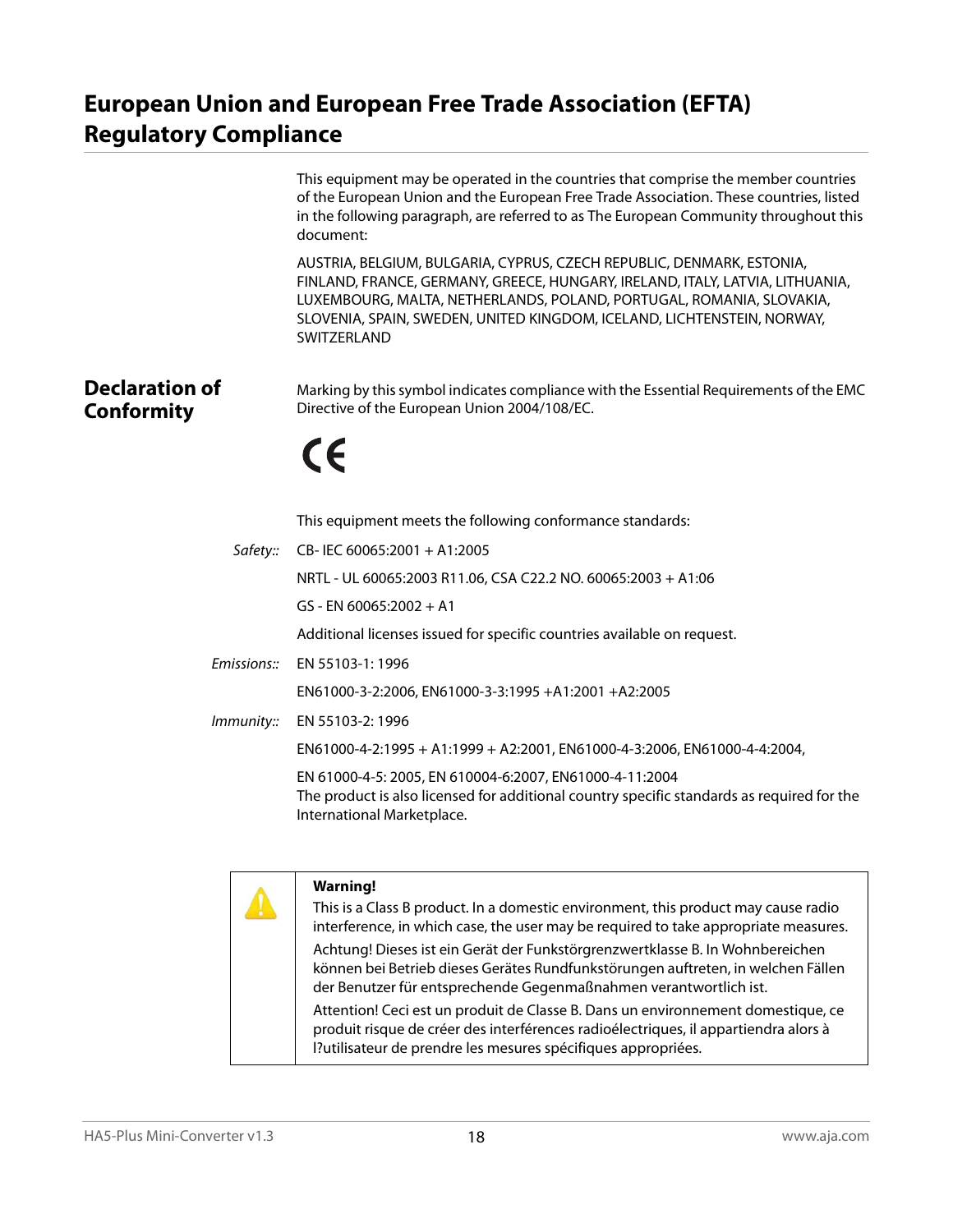## <span id="page-18-0"></span>**Korea KCC Compliance Statement**

| B급 기기                       | 이 기기는 가정용(B급) 전자파적합기기로서 주로 가정에서 사용하는                          |
|-----------------------------|---------------------------------------------------------------|
| (가정용 방송통신기자재)               | 것을 목적으로 하며, 모든 지역에서 사용할 수 있습니다.                               |
| Class B                     | As an electromagnetic wave equipment for home use (Class B),  |
| (Broadcasting Communication | this equipment is intended to use mainly for home use and may |
| Equipment for Home Use)     | be used in all areas.                                         |

## <span id="page-18-1"></span>**Taiwan Compliance Statement**

This is a Class B product based on the standard of the Bureau of Standards, Metrology and Inspection (BSMI) CNS 13438, Class B.

## <span id="page-18-2"></span>**Japanese Compliance Statement**

#### 2. Class B ITE

この装置は、クラスB情報技術装置です。この装置は、家庭環境で使用することを目 的としていますが、この装置がラジオやテレビジョン受信機に近接して使用されると、 受信障害を引き起こすことがあります。 取扱説明書に従って正しい取り扱いをして下さい。  $VCC I - B$ 

This is a Class B product based on the standard of the VCCI Council. If this is used near a radio or television receiver in a domestic environment, it may cause radio interference. Install and use the equipment according to the instruction manual.

## <span id="page-18-3"></span>**Recycling Notice**



This symbol on the product or its packaging indicates that this product must not be disposed of with your other household waste. Instead, it is your responsibility to dispose of your waste equipment by handing it over to a designated collection point for the recycling of waste electrical and electronic equipment. The separate collection and recycling of your waste equipment at the time of disposal will help conserve natural resources and ensure that it is recycled in a manner that protects human health and the environment. For more information about where you can drop off your waste for recycling, please contact your local authority, or where you purchased your product.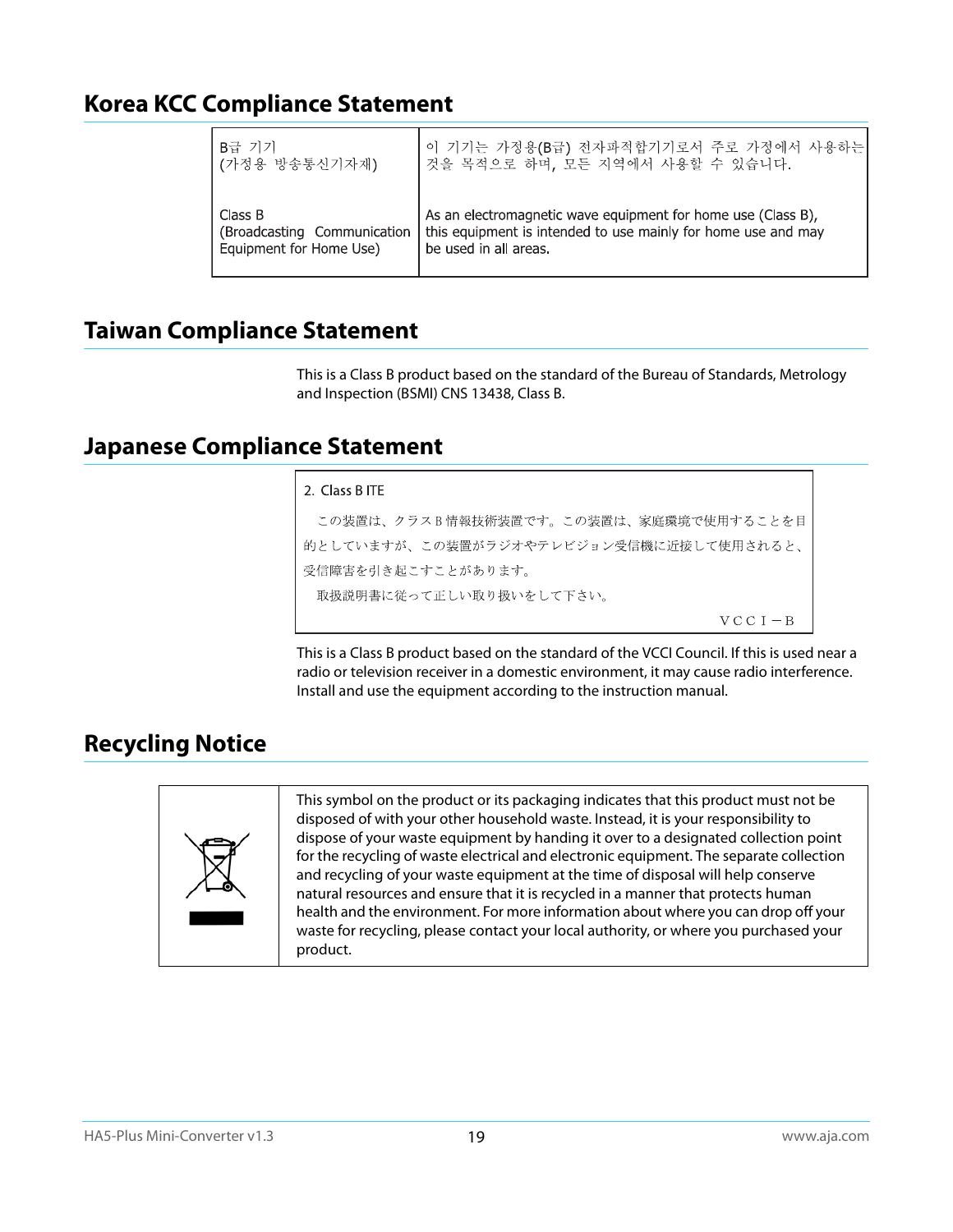## <span id="page-19-0"></span>**Translated Warning and Caution Messages**

The following caution statements, warning conventions, and warning messages apply to this product and manual.



## <span id="page-19-1"></span>**Before Operation Please Read These Instructions**



#### **Warning!**

Read and follow all warning notices and instructions marked on the product or included in the documentation.

**Avertissement !** Lisez et conformez-vous à tous les avis et instructions d'avertissement indiqués sur le produit ou dans la documentation.

**Warnung!** Lesen und befolgen Sie die Warnhinweise und Anweisungen, die auf dem Produkt angebracht oder in der Dokumentation enthalten sind.

**¡Advertencia!** Lea y siga todas las instrucciones y advertencias marcadas en el producto o incluidas en la documentación.

**Aviso!** Leia e siga todos os avisos e instruções assinalados no produto ou incluídos na documentação.

**Avviso!** Leggere e seguire tutti gli avvisi e le istruzioni presenti sul prodotto o inclusi nella documentazione.

|  | <b>Warning!</b>                                                                                               |
|--|---------------------------------------------------------------------------------------------------------------|
|  | Do not use this device near water and clean only with a dry cloth.                                            |
|  | Avertissement! N'utilisez pas cet appareil près de l'eau et nettoyez-le seulement avec<br>un tissu sec        |
|  | <b>Warnung!</b> Das Gerät nicht in der Nähe von Wasser verwenden und nur mit einem<br>trockenen Tuch säubern. |
|  | <b>¡Advertencia!</b> No utilice este dispositivo cerca del agua y límpielo solamente con un<br>paño seco.     |
|  | <b>Aviso!</b> Não utilize este dispositivo perto da água e limpe-o somente com um pano<br>seco.               |
|  | Avviso! Non utilizzare questo dispositivo vicino all'acqua e pulirlo soltanto con un<br>panno asciutto.       |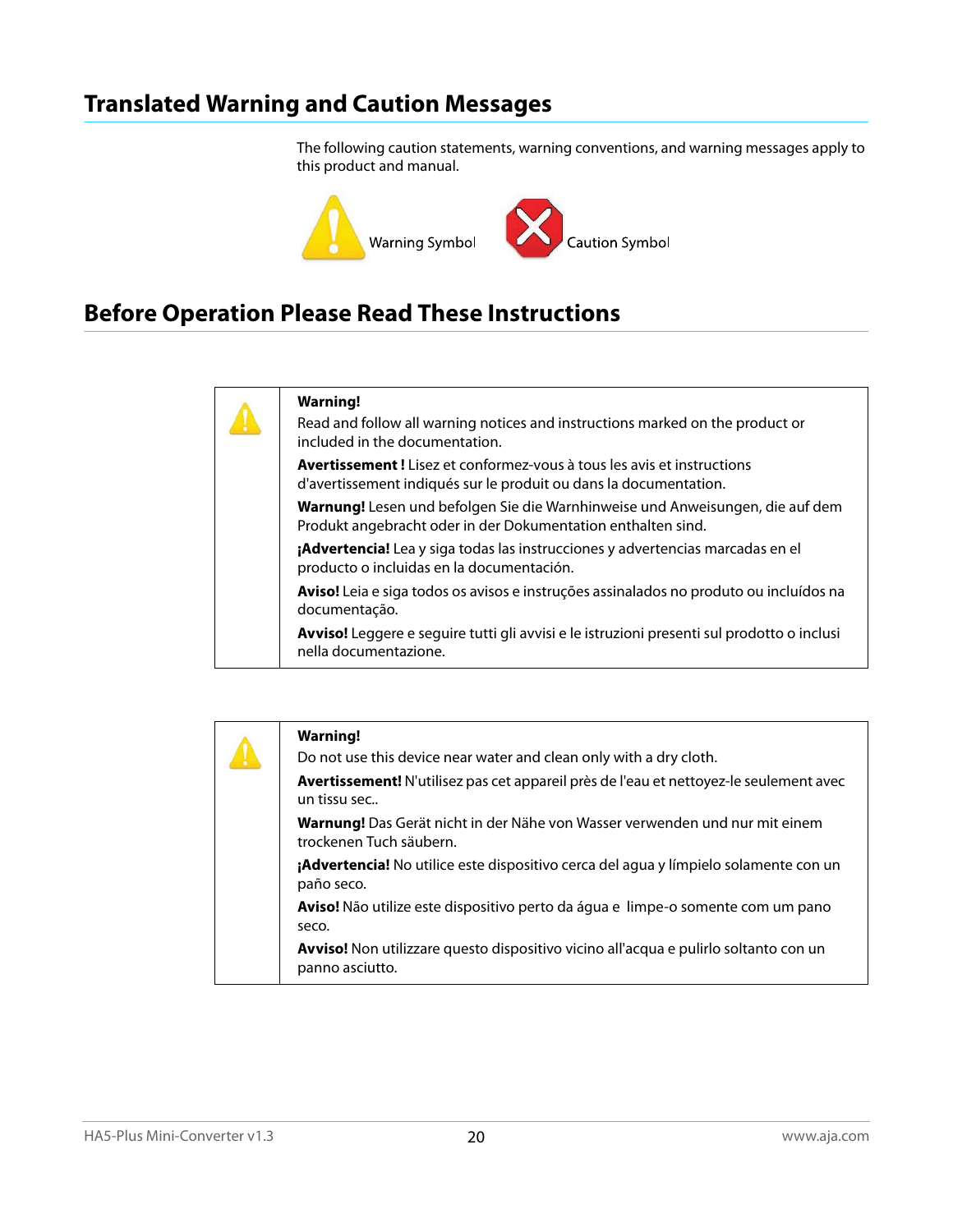| <b>Warning!</b><br>Do not block any ventilation openings. Install in accordance with the manufacturer's<br>instructions.          |
|-----------------------------------------------------------------------------------------------------------------------------------|
| <b>Avertissement!</b> Ne bloquez aucune ouverture de ventilation. Suivez les instructions<br>du fabricant lors de l'installation. |
| Warnung! Die Lüftungsöffnungen dürfen nicht blockiert werden. Nur gemäß den<br>Anweisungen des Herstellers installieren.          |
| ¡Advertencia! No bloquee ninguna de las aberturas de la ventilación. Instale de<br>acuerdo con las instrucciones del fabricante.  |
| Aviso! Não obstrua nenhuma das aberturas de ventilação. Instale de acordo com as<br>instruções do fabricante.                     |
| Avviso! Non ostruire le aperture di ventilazione. Installare in conformità con le<br>istruzioni del fornitore.                    |

|  | <b>Warning!</b>                                                                                                                                                                                                                   |
|--|-----------------------------------------------------------------------------------------------------------------------------------------------------------------------------------------------------------------------------------|
|  | Do not install near any heat sources such as radiators, heat registers, stoves, or other<br>apparatus (including amplifiers) that produce heat.                                                                                   |
|  | Avertissement! N'installez pas l'appareil près d'une source de chaleur telle que des<br>radiateurs, des bouches d'air de chauffage, des fourneaux ou d'autres appareils<br>(amplificateurs compris) qui produisent de la chaleur. |
|  | Warnung! Nicht in der Nähe von Wärmequellen wie Heizkörpern, Heizregistern, Öfen<br>oder anderen Wärme erzeugenden Geräten (einschließlich Verstärkern) aufstellen.                                                               |
|  | <b>¡Advertencia!</b> No instale cerca de fuentes de calor tales como radiadores, registros de<br>calor, estufas u otros aparatos (incluidos amplificadores) que generan calor.                                                    |
|  | Aviso! Não instale perto de nenhuma fonte de calor tal como radiadores, saídas de<br>calor, fogões ou outros aparelhos (incluindo amplificadores) que produzam calor.                                                             |
|  | Avviso! Non installare vicino a fonti di calore come termosifoni, diffusori di aria calda,<br>stufe o altri apparecchi (amplificatori compresi) che emettono calore.                                                              |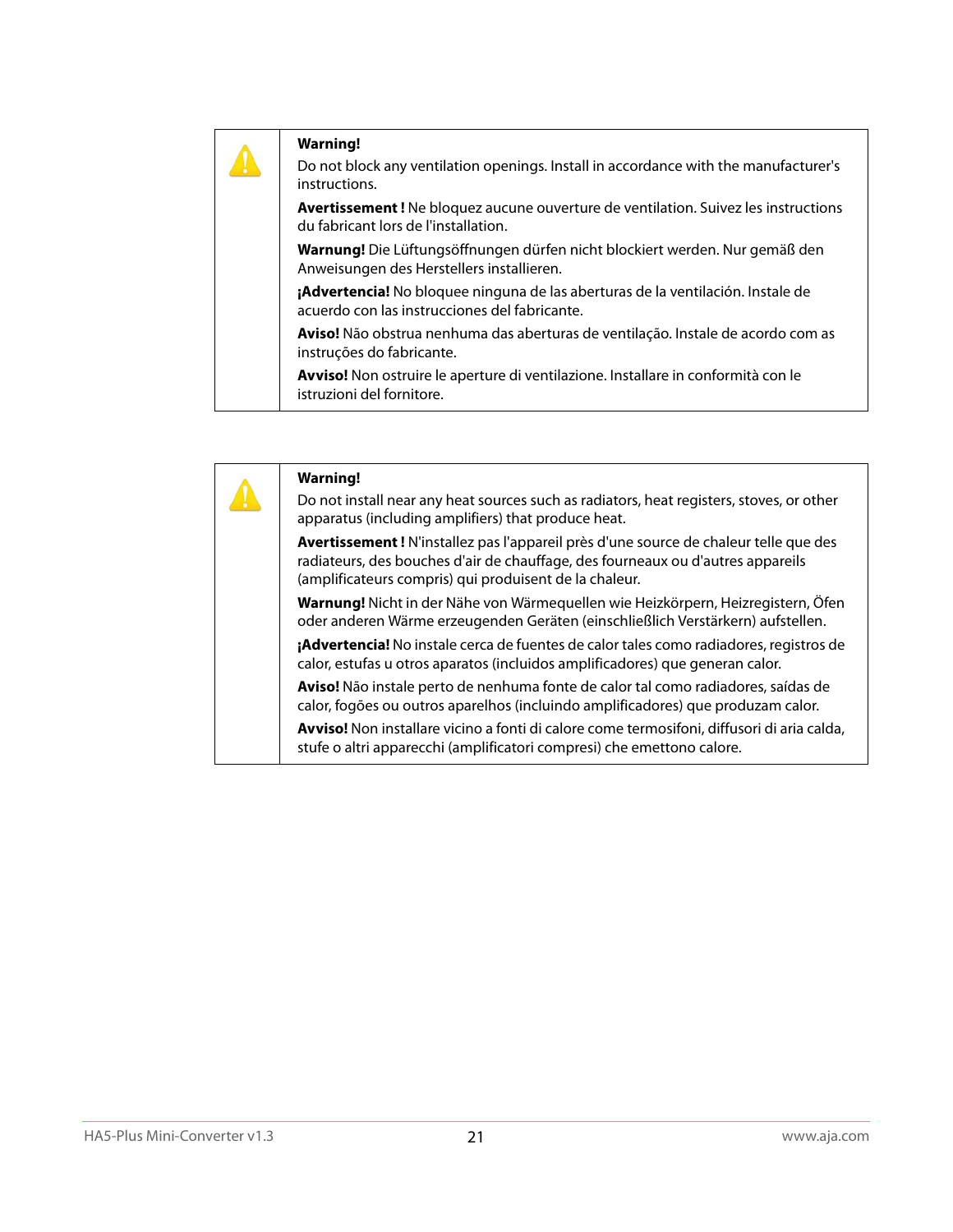

Do not defeat the safety purpose of the polarized or grounding-type plug. A polarized plug has two blades with one wider than the other. A grounding type plug has two blades and a third grounding prong. The wide blade or the third prong are provided for your safety. If the provided plug does not fit into your outlet, consult an electrician for replacement of the obsolete outlet.

**Avertissement!** La sécurité de la prise polarisée ou de la prise de type mise à la terre ne doit en aucun cas être empêchée de fonctionner. Une prise polarisée a deux broches, l'une étant plus large que l'autre. Une prise de type mise à la terre a deux broches et une troisième broche pour la mise à la terre. La broche large ou la troisième broche sont fournies pour votre sécurité. Si la prise fournie ne s'insère pas dans votre prise femelle, consultez un électricien pour le remplacement de la prise femelle obsolète.

**Warnung!** Der Sicherheitszweck des gepolten bzw. Schukosteckers ist zu berücksichtigen. Ein gepolter Stecker verfügt über zwei Pole, von denen einer breiter als der andere ist. Ein Schukostecker verfügt neben den zwei Polen noch über einen dritten Pol zur Erdung. Der breite Pol bzw. der Erdungspol dienen der Sicherheit. Wenn der zur Verfügung gestellte Stecker nicht in Ihren Anschluss passt, konsultieren Sie einen Elektriker, um den veralteten Anschluss zu ersetzen.

**¡Advertencia!** No eche por tierra la finalidad del tipo de enchufe polarizado con conexión a tierra. Un enchufe polarizado tiene dos espigas, una más ancha que la otra. Un enchufe con conexión a tierra tiene dos espigas iguales y una tercera espiga que sirve para la conexión a tierra. La expiga ancha, o la tercera espiga, sirven para su seguridad. Si el enchufe suministrado no encaja en el tomacorriente, consulte con un electricista para reemplazar el tomacorriente obsoleto.

**Aviso!** Não anule a finalidade da segurança da ficha polarizada ou do tipo ligação terra. Uma ficha polarizada tem duas lâminas sendo uma mais larga do que a outra. Uma ficha do tipo de ligação à terra tem duas lâminas e um terceiro terminal de ligação à terra. A lâmina larga ou o terceiro terminal são fornecidos para sua segurança. Se a ficha fornecida não couber na sua tomada, consulte um electricista para a substituição da tomada obsoleta.

**Avviso!** Non compromettere la sicurezza della spina polarizzata o con messa a terra. Una spina polarizzata ha due spinotti, di cui uno più largo. Una spina con messa a terra ha due spinotti e un terzo polo per la messa a terra. Lo spinotto largo o il terzo polo sono forniti per motivi di sicurezza. Se la spina fornita non si inserisce nella presa di corrente, contattare un elettricista per la sostituzione della presa obsoleta.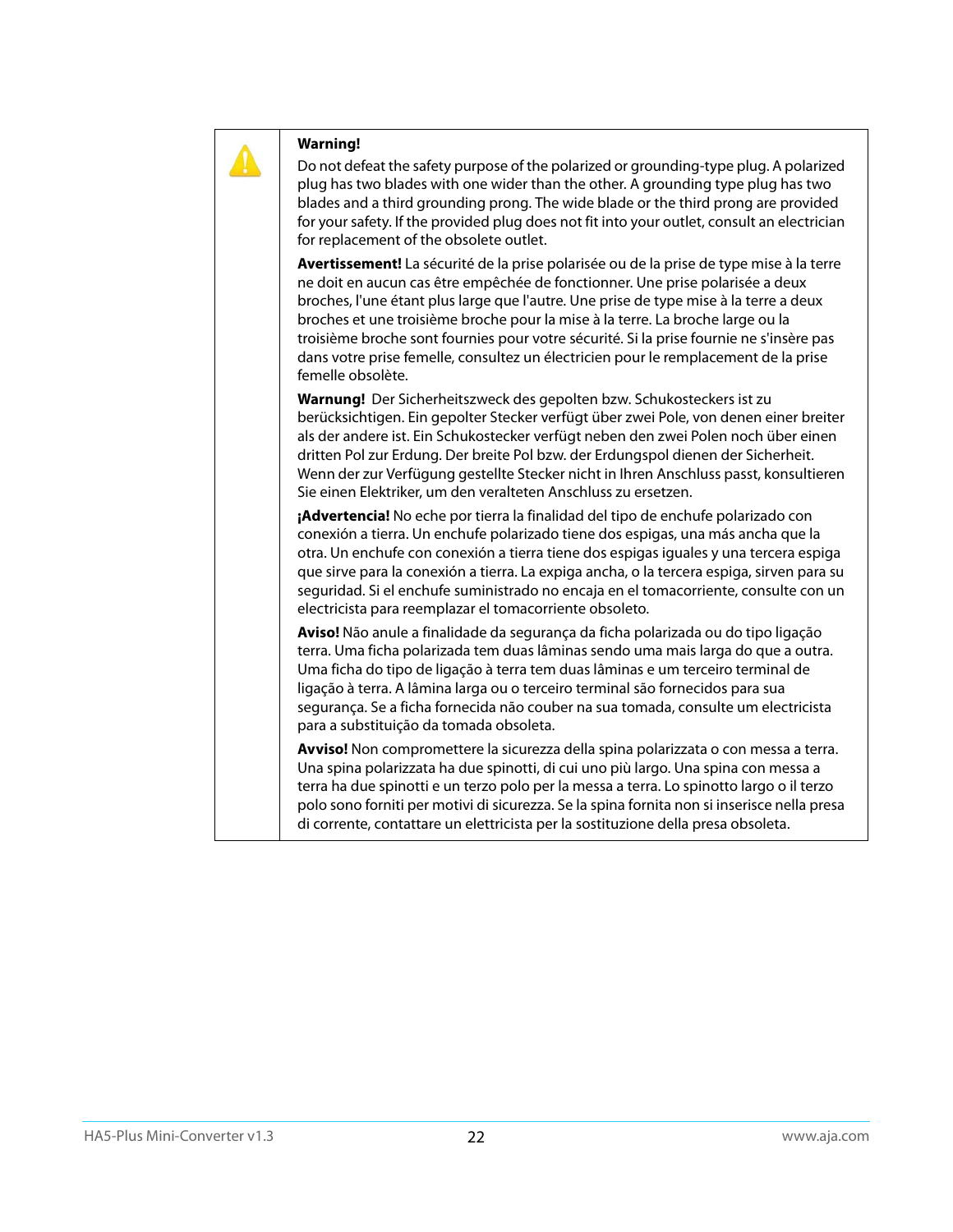Since the Mains plug is used as the disconnection for the device, it must remain readily accessible and operable.

**Avertissement!** Puisque la prise principale est utilisée pour débrancher l'appareil, elle doit rester aisément accessible et fonctionnelle.

**Warnung!** Da der Netzstecker als Trennvorrichtung dient, muss er stets zugänglich und funktionsfähig sein.

**¡Advertencia!** Puesto que el enchufe de la red eléctrica se utiliza como dispositivo de desconexión, debe seguir siendo fácilmente accesible y operable.

**Aviso!** Dado que a ficha principal é utilizada como a desconexão para o dispositivo, esta deve manter-se prontamente acessível e funcional.

**Avviso!** Poiché il cavo di alimentazione viene usato come dispositivo di sconnessione, deve rimane prontamente accessibile e operabile.

| <b>Warning!</b><br>Protect the power cord from being walked on or pinched particularly at plugs,<br>convenience receptacles, and the point where they exit from the device.                                                     |
|---------------------------------------------------------------------------------------------------------------------------------------------------------------------------------------------------------------------------------|
| Avertissement! Protégez le cordon d'alimentation pour que l'on ne marche pas<br>dessus ou qu'on le pince, en particulier au niveau des prises mâles, des réceptacles de<br>convenance, et à l'endroit où il sort de l'appareil. |
| Warnung! Vermeiden Sie, dass auf das Netzkabel getreten oder das Kabel geknickt<br>wird, insbesondere an den Steckern, den Steckdosen und am Kabelausgang am<br>Gerät.                                                          |
| ¡Advertencia! Proteja el cable de energía para que no se le pise ni apriete, en especial<br>cerca del enchufe, los receptáculos de conveniencia y el punto del que salen del<br>equipo.                                         |
| Aviso! Proteja o cabo de alimentação de ser pisado ou de ser comprimido<br>particularmente nas fichas, em tomadas de parede de conveniência e no ponto de<br>onde sai do dispositivo.                                           |
| Avviso! Proteggere il cavo di alimentazione in modo che nessuno ci cammini sopra e<br>che non venga schiacciato soprattutto in corrispondenza delle spine e del punto in<br>cui esce dal dispositivo.                           |
|                                                                                                                                                                                                                                 |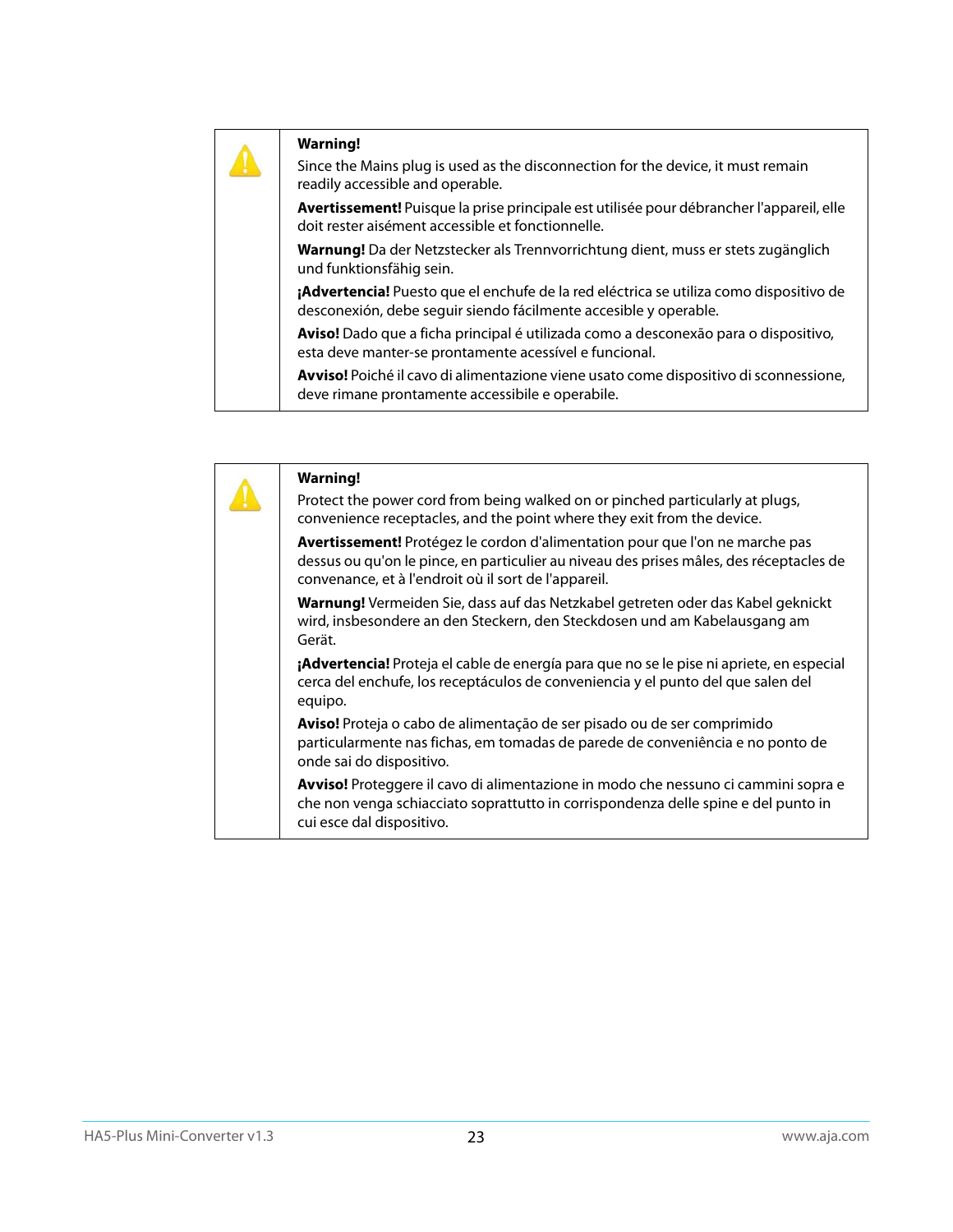Unplug this device during lightning storms or when unused for long periods of time.

**Avertissement!** Débranchez cet appareil pendant les orages avec éclairsou s'il est inutilisé pendant de longues périodes.

**Warnung!** Das Gerät ist bei Gewitterstürmen oder wenn es über lange Zeiträume ungenutzt bleibt vom Netz zu trennen.

**¡Advertencia!** Desenchufe este dispositivo durante tormentas eléctricas o cuando no se lo utilice por largos periodos del tiempo.

**Aviso!** Desconecte este dispositivo da tomada durante trovoadas ou quando não é utilizado durante longos períodos de tempo.

**Avviso!** Utilizzare soltanto i collegamenti e gli accessori specificati e/o venduti dal produttore, quali il treppiedi e l'esoscheletro.

| <b>Warning!</b>                                                                                                                                                                                                                                                                                                                                                                                                                                                                  |
|----------------------------------------------------------------------------------------------------------------------------------------------------------------------------------------------------------------------------------------------------------------------------------------------------------------------------------------------------------------------------------------------------------------------------------------------------------------------------------|
| Refer all servicing to qualified service personnel. Servicing is required when the<br>device has been damaged in any way, such as power-supply cord or plug is damaged,<br>liquid has been spilled or objects have fallen into the device, the device has been<br>exposed to rain or moisture, does not operate normally, or has been dropped.                                                                                                                                   |
| Avertissement! Référez-vous au personnel de service qualifié pour tout entretien.<br>L'entretien est exigé quand l'appareil a été endommagé de quelque manière que ce<br>soit, par exemple lorsque le cordon d'alimentation ou la prise sont endommagés, que<br>du liquide a été versé ou des objets sont tombés dans l'appareil, que l'appareil a été<br>exposé à la pluie ou à l'humidité, ne fonctionne pas normalement ou est tombé.                                         |
| Warnung! Das Gerät sollte nur von qualifizierten Fachkräften gewartet werden. Eine<br>Wartung ist fällig, wenn das Gerät in irgendeiner Weise beschädigt wurde, wie bei<br>beschädigtem Netzkabel oder Netzstecker, falls Flüssigkeiten oder Objekte in das<br>Gerät gelangen, das Gerät Regen oder Feuchtigkeit ausgesetzt wurde, nicht<br>ordnungsgemäß funktioniert oder fallen gelassen wurde.                                                                               |
| ¡Advertencia! Consulte al personal calificado por cuestiones de reparación. El servicio<br>de reparación se requiere cuando el dispositivo ha recibido cualquier tipo de daño,<br>por ejemplo cable o espigas dañadas, se ha derramado líquido o se han caído objetos<br>dentro del dispositivo, el dispositivo ha sido expuesto a la lluvia o humedad, o no<br>funciona de modo normal, o se ha caído.                                                                          |
| Aviso! Remeta todos os serviços de manutenção para o pessoal de assistência<br>qualificado. A prestação de serviços de manutenção é exigida quando o dispositivo<br>foi danificado mediante qualquer forma, como um cabo de alimentação ou ficha que<br>se encontra danificado/a, quando foi derramado líquido ou caíram objectos sobre o<br>dispositivo, quando o dispositivo foi exposto à chuva ou à humidade, quando não<br>funciona normalmente ou quando foi deixado cair. |
| Avviso! Fare riferimento al personale qualificato per tutti gli interventi di assistenza.<br>L'assistenza è necessaria quando il dispositivo è stato danneggiato in qualche modo,<br>ad esempio se il cavo di alimentazione o la spina sono danneggiati, è stato rovesciato<br>del liquido è stato rovesciato o qualche oggetto è caduto nel dispositivo, il dispositivo<br>è stato esposto a pioggia o umidità, non funziona correttamente o è caduto.                          |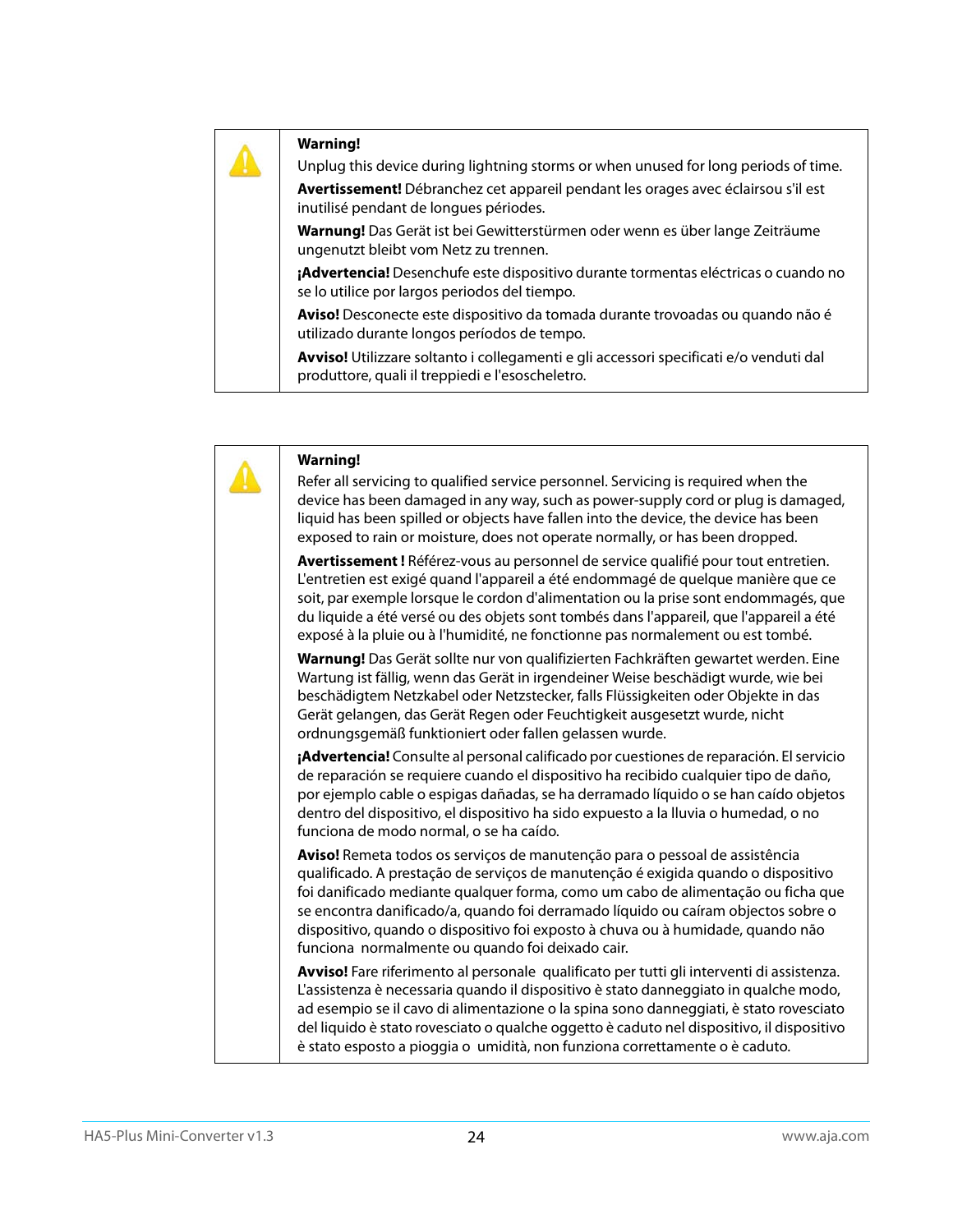This device is a Class B product. Operation of this equipment in a residential area is likely to cause harmful interference, in which case users will be required to take whatever measures may be necessary to correct the interference at their own expense.

**Attention!** Le périphérique est un produit de Classe B. Le fonctionnement de cet équipement dans une zone résidentielle risque de causer des interférences nuisibles, auquel cas l'utilisateur devra y remédier à ses propres frais.

**Achtung!** Dies ist ein Gerät der Klasse B. Bei Einsatz des Geräts in Wohngebieten kann es Störungen des Radio- und Fernsehempfangs verursachen. In diesem Fall muss der Benutzer alle notwendigen Maßnahmen ergreifen, die möglicherweise nötig sind, um die Störungen auf eigene Rechnung zu beheben.

**¡Precaución!** Este es un producto clase B. El uso de este equipo en áreas residenciales puede causar interferencias nocivas, en cuyo caso, se requerirá que los usuarios tomen cualquier medida necesaria para corregir la interferencia por cuenta propia.

**Cuidado!** Este dispositivo é um produto Classe B. Operar este equipamento em uma área residencial provavelmente causará interferência prejudicial; neste caso, esperase que os usuários tomem as medidas necessárias para corrigir a interferência por sua própria conta.

**Attenzione!** Questo dispositivo è un prodotto di Classe B. Il funzionamento di questo apparecchio in aree residenziali potrebbe causare interferenze dannose, nel cui caso agli utenti verrà richiesto di adottare tutte le misure necessarie per porre rimedio alle interferenze a proprie spese.

|  | <b>Warning!</b>                                                                                                                                                                                                                                                                            |
|--|--------------------------------------------------------------------------------------------------------------------------------------------------------------------------------------------------------------------------------------------------------------------------------------------|
|  | Do not open the chassis. There are no user-serviceable parts inside. Opening the<br>chassis will void the warranty unless performed by an AJA service center or licensed<br>facility.                                                                                                      |
|  | Avertissement! Ne pas ouvrir le châssis. Aucun élément à l'intérieur du châssis ne<br>peut être réparé par l'utilisateur. La garantie sera annulée si le châssis est ouvert par<br>toute autre personne qu'un technicien d'un centre de service ou d'un établissement<br>agréé AJA.        |
|  | Warnung! Öffnen Sie das Gehäuse nicht. Keine der Geräteteile können vom Benutzer<br>gewartet werden. Durch das Öffnen des Gehäuses wird die Garantie hinfällig, es sei<br>denn, solche Wartungsarbeiten werden in einem AJA-Service-Center oder einem<br>lizenzierten Betrieb vorgenommen. |
|  | <b>¡Advertencia!</b> No abra el chasis. El interior no contiene piezas reparables por el<br>usuario. El abrir el chasis anulará la garantía a menos que se lo haga en un centro de<br>servicio AJA o en un local autorizado.                                                               |
|  | Advertência! Não abra o chassi. Não há internamente nenhuma peça que permita<br>manutenção pelo usuário. Abrir o chassi anula a garantia, a menos que a abertura<br>seja realizada por uma central de serviços da AJA ou por um local autorizado.                                          |
|  | Avvertenza! Non aprire lo chassis. All'interno non ci sono parti riparabili dall'utente.<br>L'apertura dello chassis invaliderà la garanzia se non viene effettuata da un centro<br>ufficiale o autorizzato AJA.                                                                           |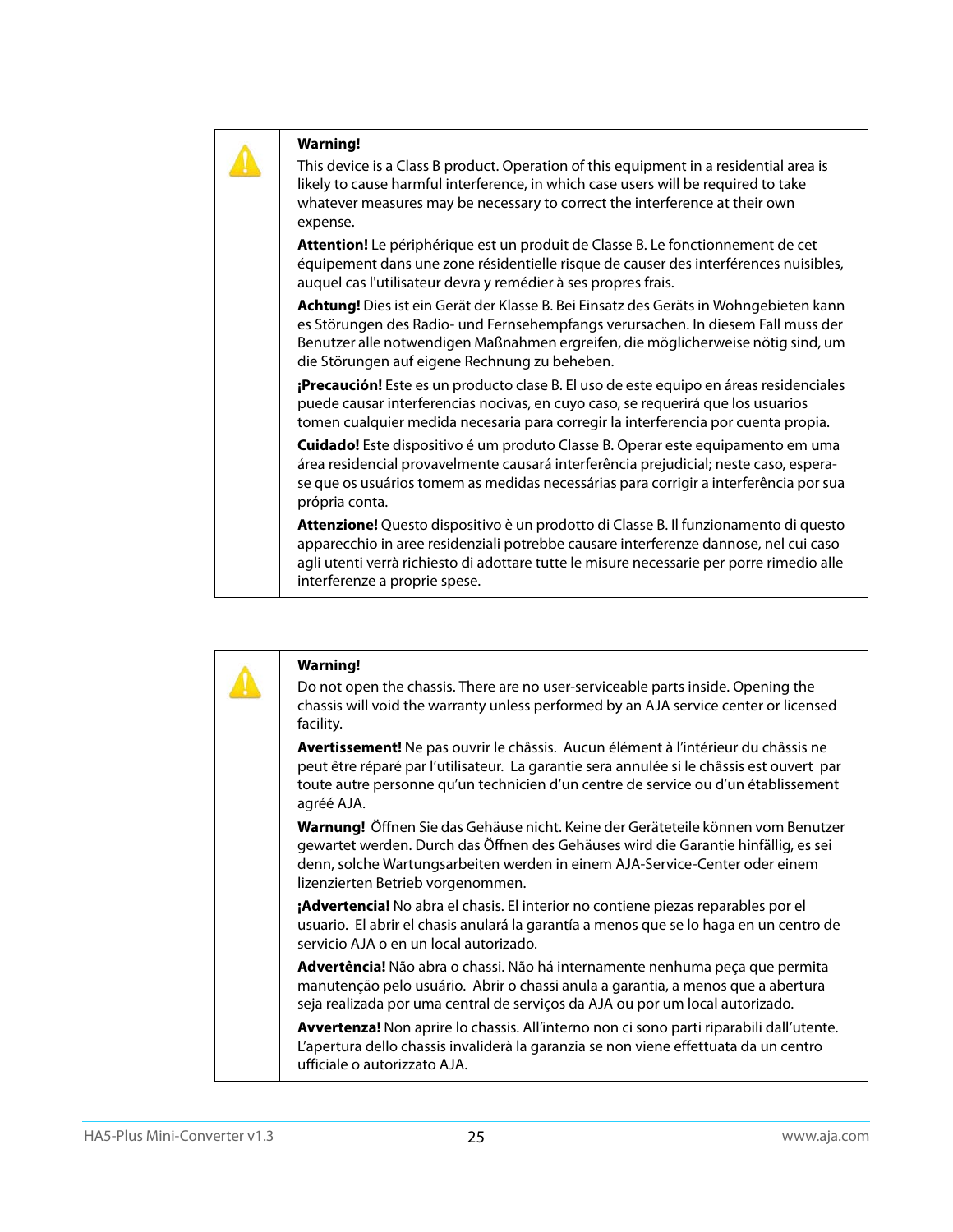|  | <b>Warning!</b><br>Disconnect the external AC power supply line cord(s) from the mains power before<br>moving the unit.                          |
|--|--------------------------------------------------------------------------------------------------------------------------------------------------|
|  | <b>Avertissement!</b> Retirez le ou les cordons d'alimentation en CA de la source<br>d'alimentation principale lorsque vous déplacez l'appareil. |
|  | Warnung! Trennen Sie die Wechselstrom-Versorgungskabel vom Netzstrom, bevor<br>Sie das Gerät verschieben.                                        |
|  | ¡Advertencia! Cuando mueva la unidad desenchufe de la red eléctrica el/los cable(s)<br>de la fuente de alimentación CA tipo brick.               |
|  | Advertência! Remova os cabos CA de alimentação brick da rede elétrica ao mover a<br>unidade.                                                     |
|  | Avvertenza! Scollegare il cavo dell'alimentatore quando si sposta l'unità.                                                                       |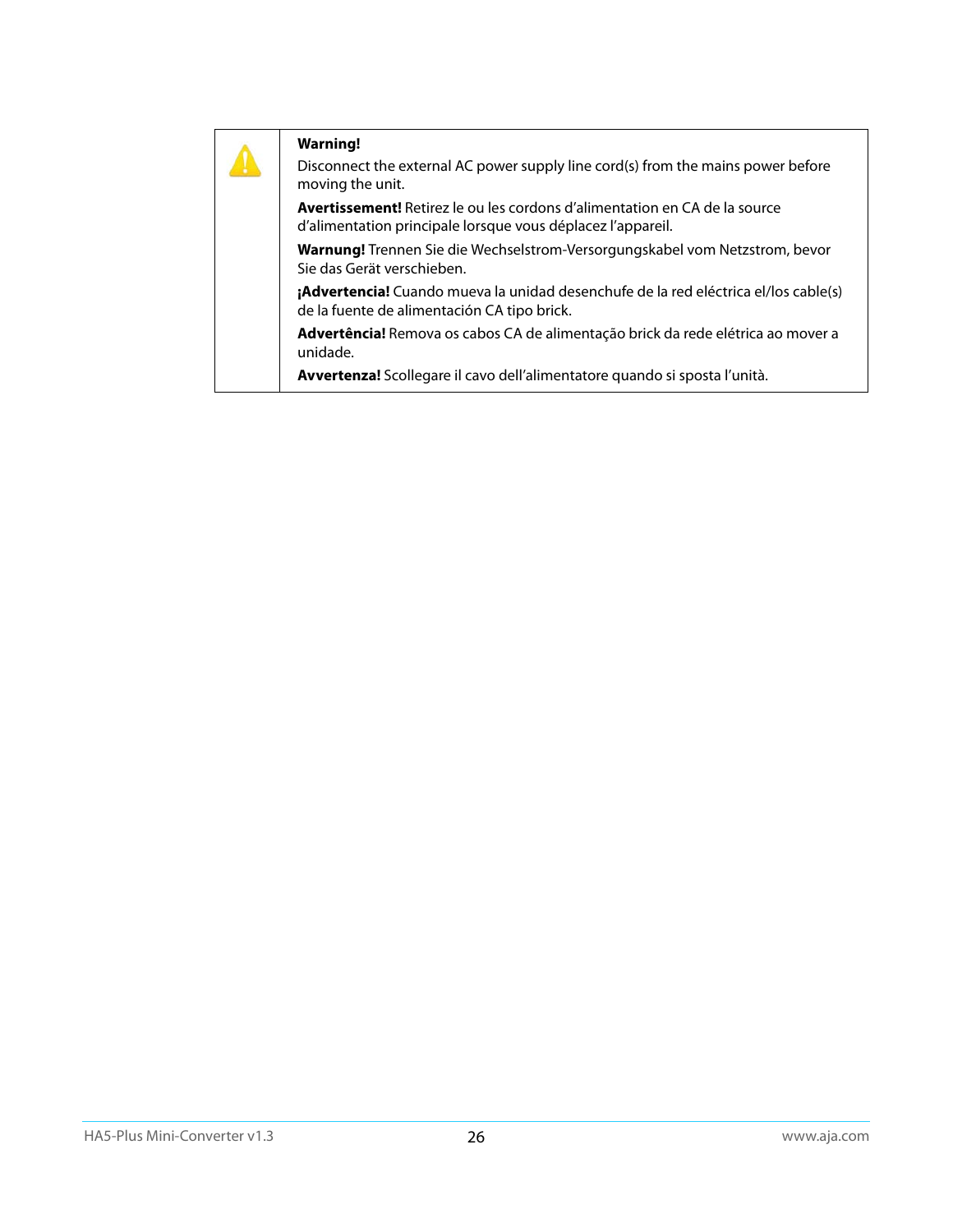## <span id="page-26-1"></span><span id="page-26-0"></span>**Limited Warranty**

AJA Video Systems, Inc. (AJA Video) warrants that this product will be free from defects in materials and workmanship for a period of five years from the date of purchase. If a product proves to be defective during this warranty period, AJA Video, at its option, will either repair the defective product without charge for parts and labor, or will provide a replacement in exchange for the defective product.

In order to obtain service under this warranty, you the Customer, must notify AJA Video of the defect before the expiration of the warranty period and make suitable arrangements for the performance of service.The Customer shall be responsible for packaging and shipping the defective product to a designated service center nominated by AJA Video, with shipping charges prepaid. AJA Video shall pay for the return of the product to the Customer if the shipment is to a location within the country in which the AJA Video service center is located. Customer shall be responsible for paying all shipping charges, insurance, duties, taxes, and any other charges for products returned to any other locations.

This warranty shall not apply to any defect, failure or damage caused by improper use or improper or inadequate maintenance and care. AJA Video shall not be obligated to furnish service under this warranty a) to repair damage resulting from attempts by personnel other than AJA Video representatives to install, repair or service the product, b) to repair damage resulting from improper use or connection to incompatible equipment, c) to repair any damage or malfunction caused by the use of non-AJA Video parts or supplies, or d) to service a product that has been modified or integrated with other products when the effect of such a modification or integration increases the time or difficulty of servicing the product.

THIS WARRANTY IS GIVEN BY AJA VIDEO IN LIEU OF ANY OTHER WARRANTIES, EXPRESS OR IMPLIED. AJA VIDEO AND ITS VENDORS DISCLAIM ANY IMPLIED WARRANTIES OF MERCHANTABILITY OR FITNESS FOR A PARTICULAR PURPOSE. AJA VIDEO'S RESPONSIBILITY TO REPAIR OR REPLACE DEFECTIVE PRODUCTS IS THE WHOLE AND EXCLUSIVE REMEDY PROVIDED TO THE CUSTOMER FOR ANY INDIRECT, SPECIAL, INCIDENTAL OR CONSEQUENTIAL DAMAGES IRRESPECTIVE OF WHETHER AJA VIDEO OR THE VENDOR HAS ADVANCE NOTICE OF THE POSSIBILITY OF SUCH DAMAGES.